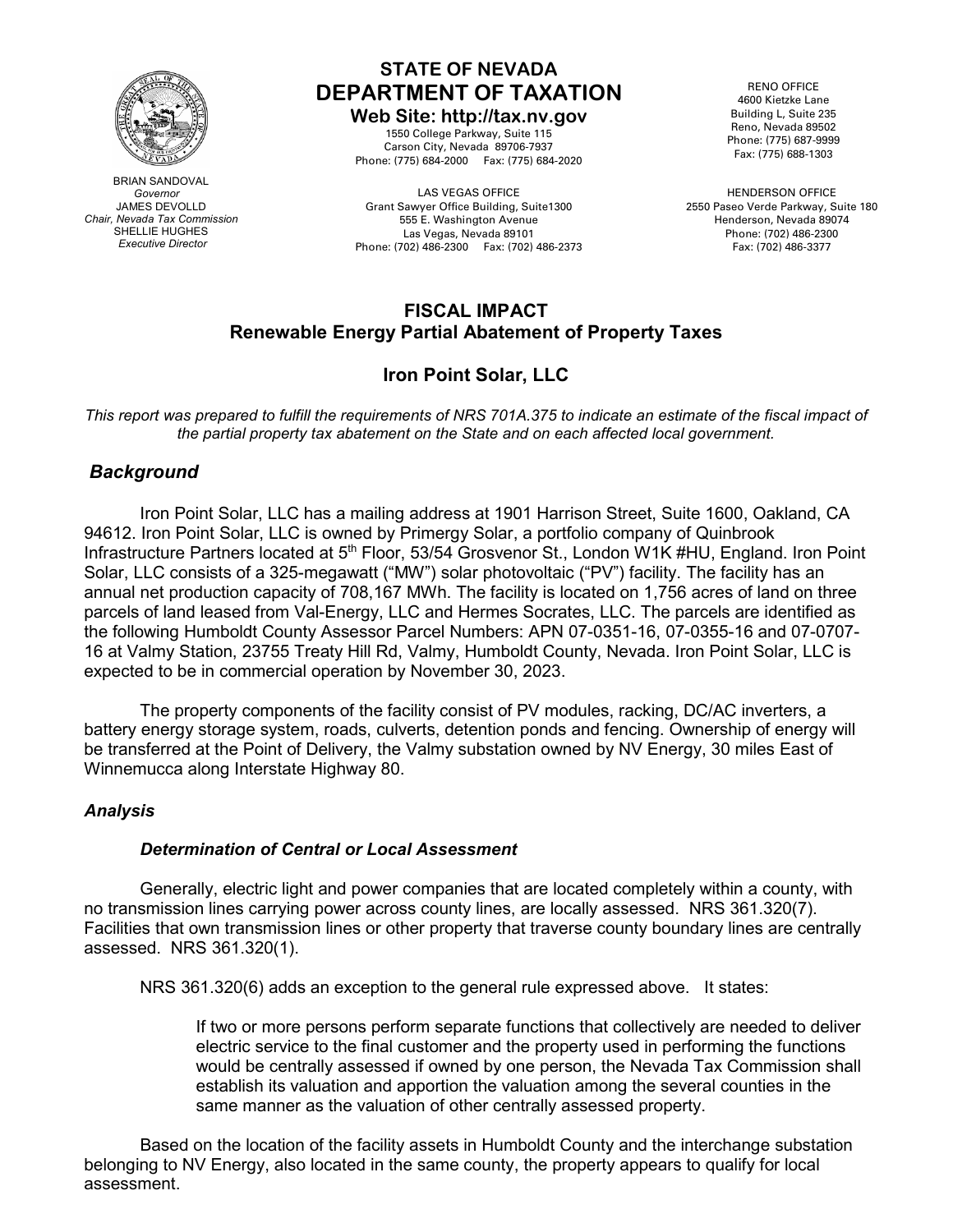### *Description of Replacement Cost New Methodology and Tax Calculation*

In general, locally assessed real property must be valued according to the requirements of NRS 361.227. Replacement cost new of the improvements, less depreciation at the rate of 1-1/2% per year for a maximum of 50 years, is added to the full cash value of the improved land. The land value was estimated using a ground-rent capitalization methodology authorized by NAC 361.1198. Personal property is valued based on acquisition cost less depreciation identified in the Personal Property Manual approved by the Nevada Tax Commission. The Department did not adjust upward the reported acquisition cost of improvements or personal property to reflect any appreciation, based on the assumption that the cost of development will go down over time, as indicated by recent industry reports regarding declining costs of utility scale solar PV projects. [1](#page-1-0)

The land lease established a value of \$9,558,000 for the leased land on the three parcels. For the balance of the 20 years for which the abatement may be granted, an appreciation factor of 1.5% per year was applied to the value of the land for each year of the abatement period.

The Taxpayer also reported several project cost areas as "personal" property (PV solar panels, transmission line, DC/AC collection, fence, and racking) rather than real property. The Department used the cost reported by the Taxpayer for each cost center but determined that all components were real property when operated as a unit. The Department based its determination of real property on NRS 361.035, which requires all buildings, fences, ditches, structures, erections, or other improvements built or erected upon any land to be classified as real property, as well as NAC 361.1127, 361.1133, and 361.11715, NAC 361.11745, as well as the 2016-17 Personal Property Manual, Appendix E.

The Department's understanding is that the solar field consists of components either attached to the land and foundations, or "so essential to the land or improvement that the land or improvement cannot perform its desired function without the nonattached item," for example, the solar array foundations, underground cabling, substations, and transmission lines. At the time this fiscal note was produced, the Taxpayer had not submitted any information regarding the exception to the fixture test in NAC 361.1127 and NAC 361.11745 with regard to whether solar modules and other components are installed non-permanently and not for the enhancement of the real property to which it is attached; and had not shown whether the property has a unique identity and function distinct from the real property to which it is attached. The list of construction permits obtained by Iron Point Solar, LLC from Humboldt County and listed in the application are also an objective indication of the permanent nature of the facility. This information is indicative of the permanence of the facility.

The Taxpayer listed no property as Contributions in Aid of Construction. Capital invested as a contribution in aid of construction (CIAC) is not eligible for a renewable energy abatement by the contributor of the capital because taxable property is assessed to the owner and not the contributor of the property. CIAC are either cash or utility type property *contributed to the utility* by a customer to assist the utility in providing utility service to the customer and are non-refundable to the customer.

The Department also used the 2021-22 tax rate of \$2.306 per hundred (0.022306) for Tax District 4 without further adjustment. Under current law, the maximum tax rate could go up to \$3.66; however, the project is also subject to the tax abatement afforded under NRS 361.4722, which limits tax dollar increases to no more than 8% per year.

The calculation of the renewable energy abatement contained in the attached spreadsheets account for the required distribution of remaining taxes after abatement to local governments in Tax District 4, Humboldt County, including a distribution to the State Debt Fund. Since the application was submitted on February 28, 2022, after the effective date for AB 239 (2013), this fiscal note assumes no distribution will be made to the State Renewable Energy Fund.

### *Estimate of Property Tax Abatement*

<span id="page-1-0"></span> <sup>1</sup> <http://energy.gov/maps/falling-price-utility-scale-solar-photovoltaic-pv-projects>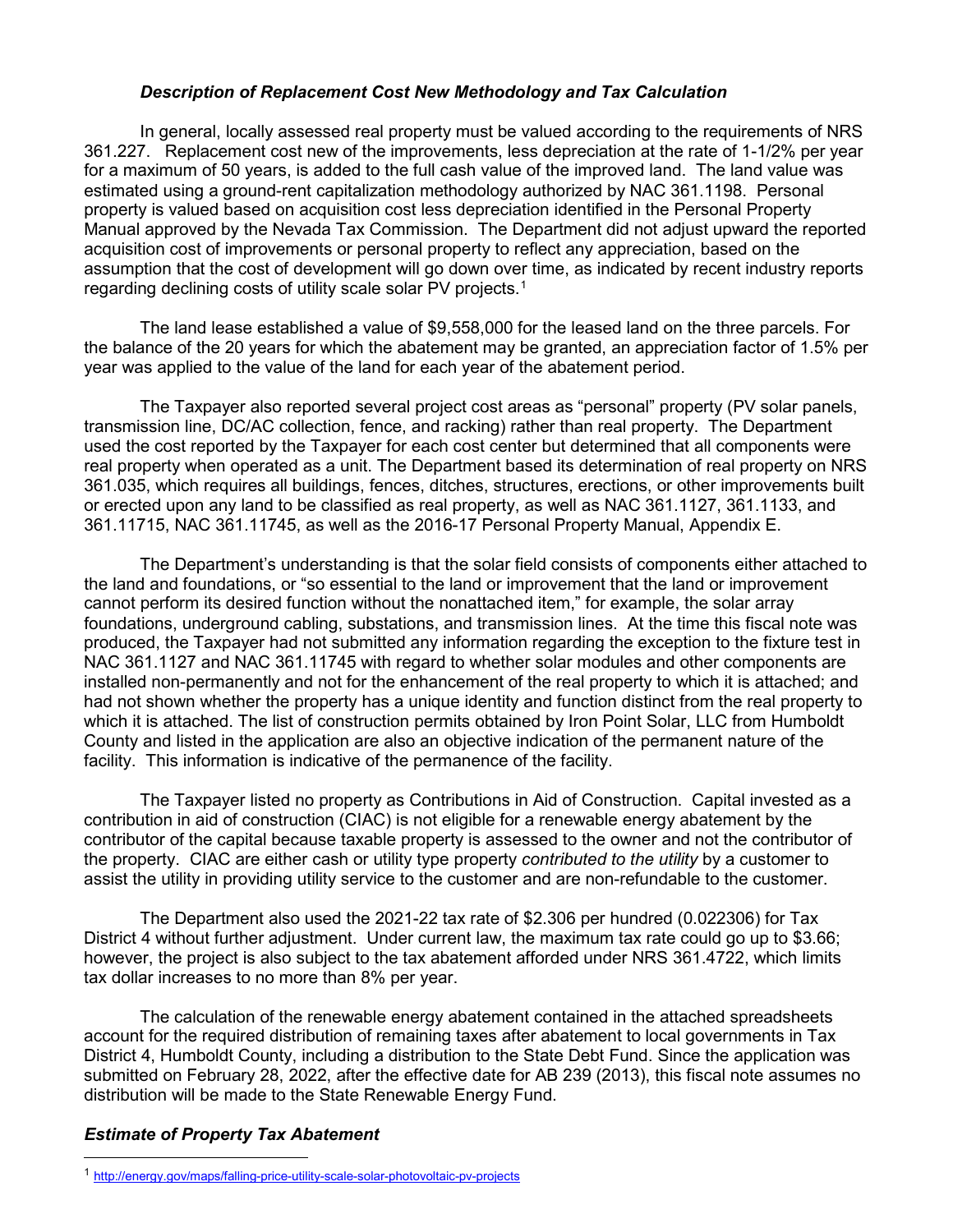Based on the assumptions and conditions noted above, the estimated fiscal impact for the duration of the abatement for 20 years is as follows:

| Total Taxable Value of the Project in 2023:<br>Total Taxable Value of the Project in 2043:                                                                    |                | 430,737,933<br>309,028,638          |
|---------------------------------------------------------------------------------------------------------------------------------------------------------------|----------------|-------------------------------------|
| Estimated capital cost per kW (430,737,933/325,000)                                                                                                           | \$.            | 1,325/kW                            |
| Total Taxes Due, First Year After Completion:<br>Total Renewable Energy Abatement, First Year:<br>Total Taxes Available to Local Governments after abatement: | S<br>\$<br>\$. | 3,362,814<br>1,849,547<br>1,513,266 |

The amount of the abatement for each year thereafter approximates the amount obtained in the first year and continues during the period of abatement as follows:

| Total Taxes Due during Period of Abatement (20 years):      | \$ 58,063,545 |
|-------------------------------------------------------------|---------------|
| Total Renewable Energy Abatement, 20 years:                 | \$ 31,934,949 |
| Total Taxes Available to Local Governments after abatement: | \$ 26,128,595 |

See attached spreadsheets for the amounts by year and by local government entity.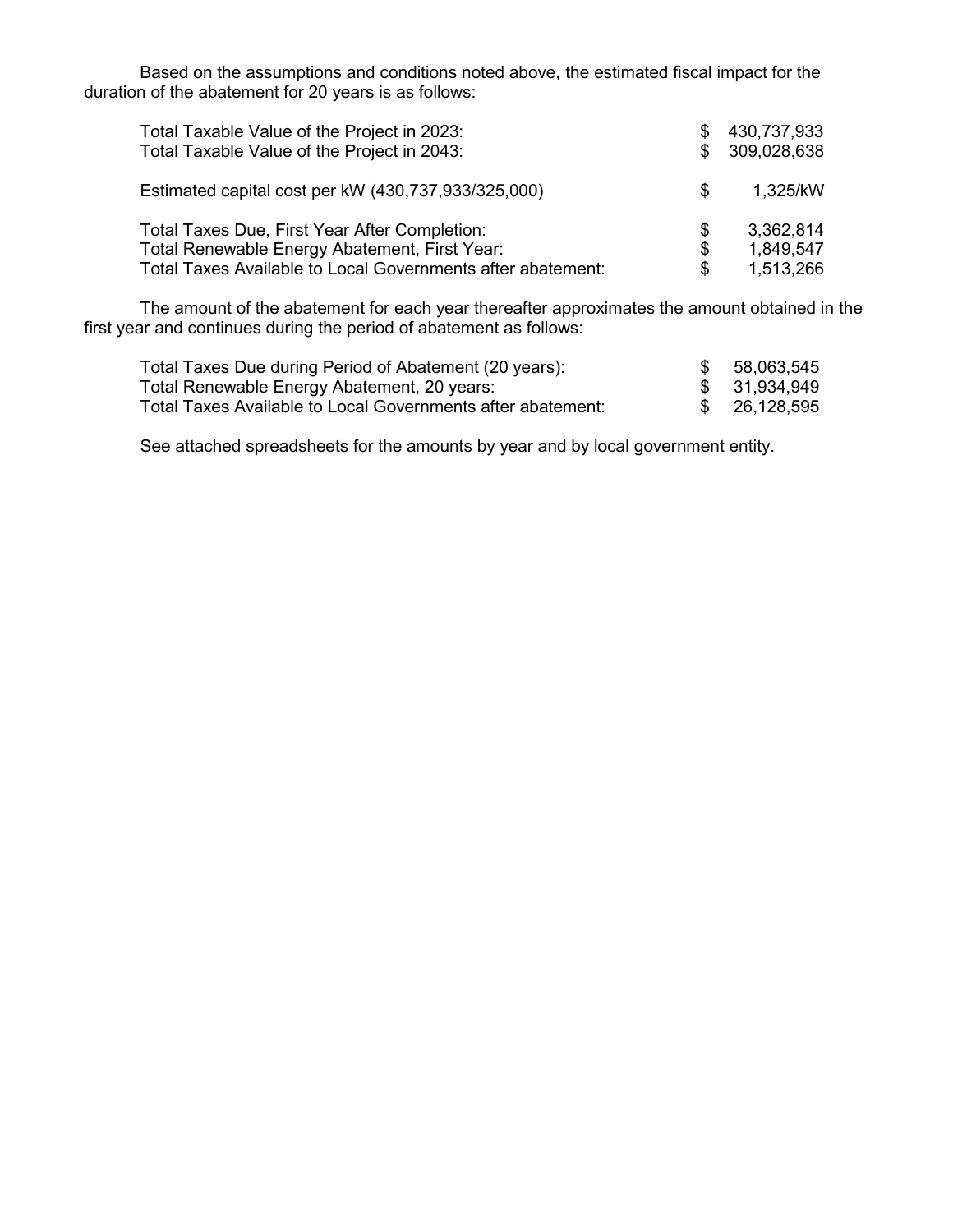### RENEWABLE ENERGY ABATEMENT WORKSHEET DISTRICT 4, Humboldt County PERCENT EXCLUDES STATE RENEWABLE ENERGY FUND COMBINED TOTAL TAXES DUE TOTAL RENEW TOTAL RENEW FOR Humboldt TAXES AFTER ABATEMENT Iron Point Solar, LLC 20 Year Summary 0.022306 58,063,545.02 (31,934,949.77) 26,128,595.25 100.000% TAXING ENTITY TAX RATE SCHOOL PERCENT ÷ SCHOOL | TOTAL TAXES DUE | RENEW ABATEMENT | TAXES AFTER<br>SWITCH | TOTAL TAXES DUE | RENEW ABATEMENT | ABATEMENT

| TAAING ENTITY                            | IA A RAIE | <b>SWITCH</b> | IUIAL IAAES DUE | KENEW ABAILMENI   | ABATEMENT     | <b>TOTAL TAXES</b> |
|------------------------------------------|-----------|---------------|-----------------|-------------------|---------------|--------------------|
| <b>State of Nevada</b>                   | 0.001700  |               | 4,425,178.25    | (2,433,848.04)    | 1,991,330.21  | 7.621%             |
| <b>Humboldt County School District</b>   | 0.008850  |               | 23,036,957.49   | (12,670,326.62)   | 10,366,630.87 | 39.675%            |
| <b>Humboldt County</b>                   | 0.007512  |               | 19,554,081.87   | (10, 754, 745.03) | 8,799,336.84  | 33.677%            |
| <b>Golconda Fire Protection District</b> | 0.000290  |               | 754,883.36      | (415, 185.85)     | 339,697.51    | 1.300%             |
| <b>Humboldt County Hospital District</b> | 0.003954  |               | 10,292,444.05   | (5,660,844.23)    | 4,631,599.82  | 17.726%            |
|                                          |           |               |                 |                   |               | $0.000\%$          |
|                                          |           |               |                 |                   |               | $0.000\%$          |
|                                          |           |               |                 |                   |               | $0.000\%$          |
|                                          |           |               |                 |                   |               | 0.000%             |

| NET TAXABLE<br>VALUE. | AVERAGE<br>ABATFMFNT | <b>TAXABIF</b><br>VALUE.<br>PFRCFNTAGF PFRCFNTAGF | WEIGHTED<br><b>RFNFW</b><br>ABATEMENT<br>PERCENTGE | CURRENT YEAR<br>ABATEMENT |
|-----------------------|----------------------|---------------------------------------------------|----------------------------------------------------|---------------------------|
| 315,067,853           | 55.0%                | 100.0%                                            | 55.0%                                              | (31.934.949.77)           |

| ASSET                        | TOTAL TAXABLE<br><b>VALUE</b> | <b>ABATEMENT</b><br><b>IPERCENTAGE</b> | TAXABLE<br><b>VALUE</b><br>PERCENTAGE | WEIGHTED<br><b>RFNFW</b><br><b>ABATEMENT</b><br><b>PERCENTGE</b> | <b>CURRENT YEAR</b><br>ABATEMENT |
|------------------------------|-------------------------------|----------------------------------------|---------------------------------------|------------------------------------------------------------------|----------------------------------|
| <b>Solar Energy Facility</b> | 315,067,853                   | 55.00%                                 | 100.00%                               | 55.00%                                                           | (31, 934, 949.77)                |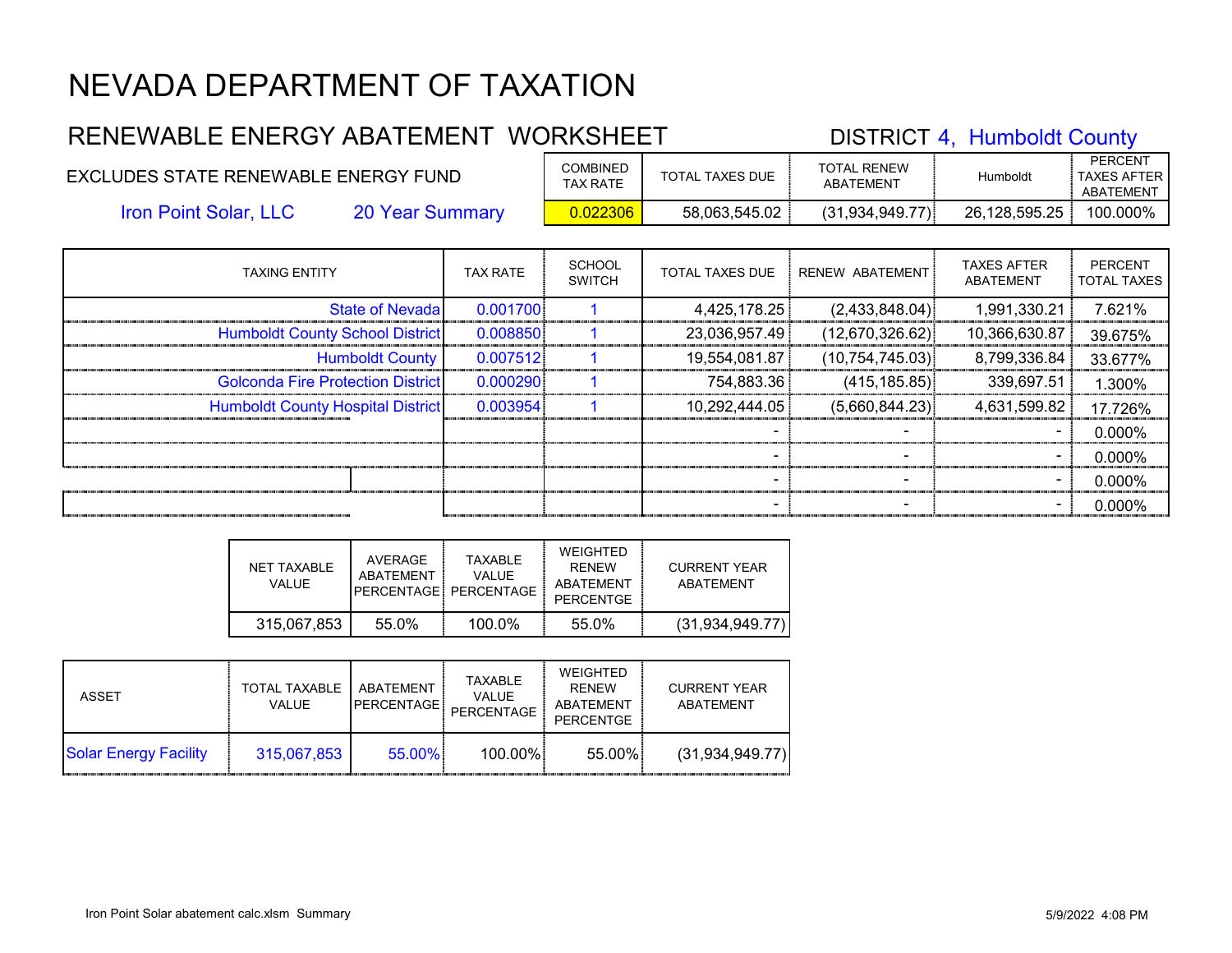#### RENEWABLE ENERGY ABATEMENT WORKSHEET DISTRICT 4, Humboldt County EXCLUDES STATE RENEWABLE ENERGY FUND COMBINED TOTAL TAXES DUE TOTAL RENEW ABATEMENT TAXES AFTER ABATEMENT PERCENT TAXES AFTER ABATEMENT

Iron Point Solar, LLC

-

2023-24 0.022306 3,362,814.12 (1,849,547.77) 1,513,266.35 100.000%

| <b>TAXING ENTITY</b>                     | <b>TAX RATE</b> | <b>SCHOOL</b><br><b>SWITCH</b> | <b>TOTAL TAXES DUE</b> | <b>RENEW ABATEMENT</b> | <b>TAXES AFTER</b><br>ABATEMENT | <b>IPERCENT TOTAL</b><br><b>TAXES</b> |
|------------------------------------------|-----------------|--------------------------------|------------------------|------------------------|---------------------------------|---------------------------------------|
| <b>State of Nevadal</b>                  | 0.001700        |                                | 256,289.07             | (140, 958.99)          | 115,330.08                      | 7.621%                                |
| <b>Humboldt County School District</b>   | 0.008850        |                                | 1,334,210.75           | (733, 815.91)          | 600,394.84                      | 39.675%                               |
| <b>Humboldt County</b>                   | 0.007512        |                                | 1,132,496.17           | (622, 872.89)          | 509,623.28                      | 33.677%                               |
| <b>Golconda Fire Protection District</b> | 0.000290        |                                | 43,719.90              | (24, 045.95)           | 19,673.95                       | 1.300%                                |
| <b>Humboldt County Hospital District</b> | 0.003954        |                                | 596,098.23             | (327, 854.03)          | 268,244.20                      | 17.726%                               |
|                                          |                 |                                |                        |                        |                                 | 0.000%                                |
|                                          |                 |                                |                        |                        |                                 | 0.000%                                |
|                                          |                 |                                | $\blacksquare$         |                        | $\blacksquare$                  | 0.000%                                |
|                                          |                 |                                |                        |                        |                                 | 0.000%                                |

| NET TAXABLE<br>VALUE. | AVERAGE<br>ABATFMFNT | <b>TAXABLE</b><br><b>VALUE</b><br>PFRCENTAGE: PERCENTAGE | WEIGHTED<br><b>RFNFW</b><br>ABATEMENT<br>PERCENTGE | <b>CURRENT YEAR</b><br>ABATEMENT |
|-----------------------|----------------------|----------------------------------------------------------|----------------------------------------------------|----------------------------------|
| 430.737.933           | 55.0%                | $100.0\%$                                                | 55.0%                                              | (1,849,547.77)                   |

| <b>ASSET</b>                 | TOTAL TAXABLE<br><b>VALUE</b> | ABATEMENT<br>PERCENTAGE! | TAXABLE<br><b>VALUE</b><br>PERCENTAGE | WEIGHTED<br><b>RENEW</b><br><b>ABATEMENT</b><br><b>PERCENTGE</b> | <b>CURRENT YEAR</b><br>ABATEMENT |
|------------------------------|-------------------------------|--------------------------|---------------------------------------|------------------------------------------------------------------|----------------------------------|
| <b>Solar Energy Facility</b> | 430.737.933                   | $55.00\%$                | 100.00%                               | 55.00%                                                           | (1,849,547.77)                   |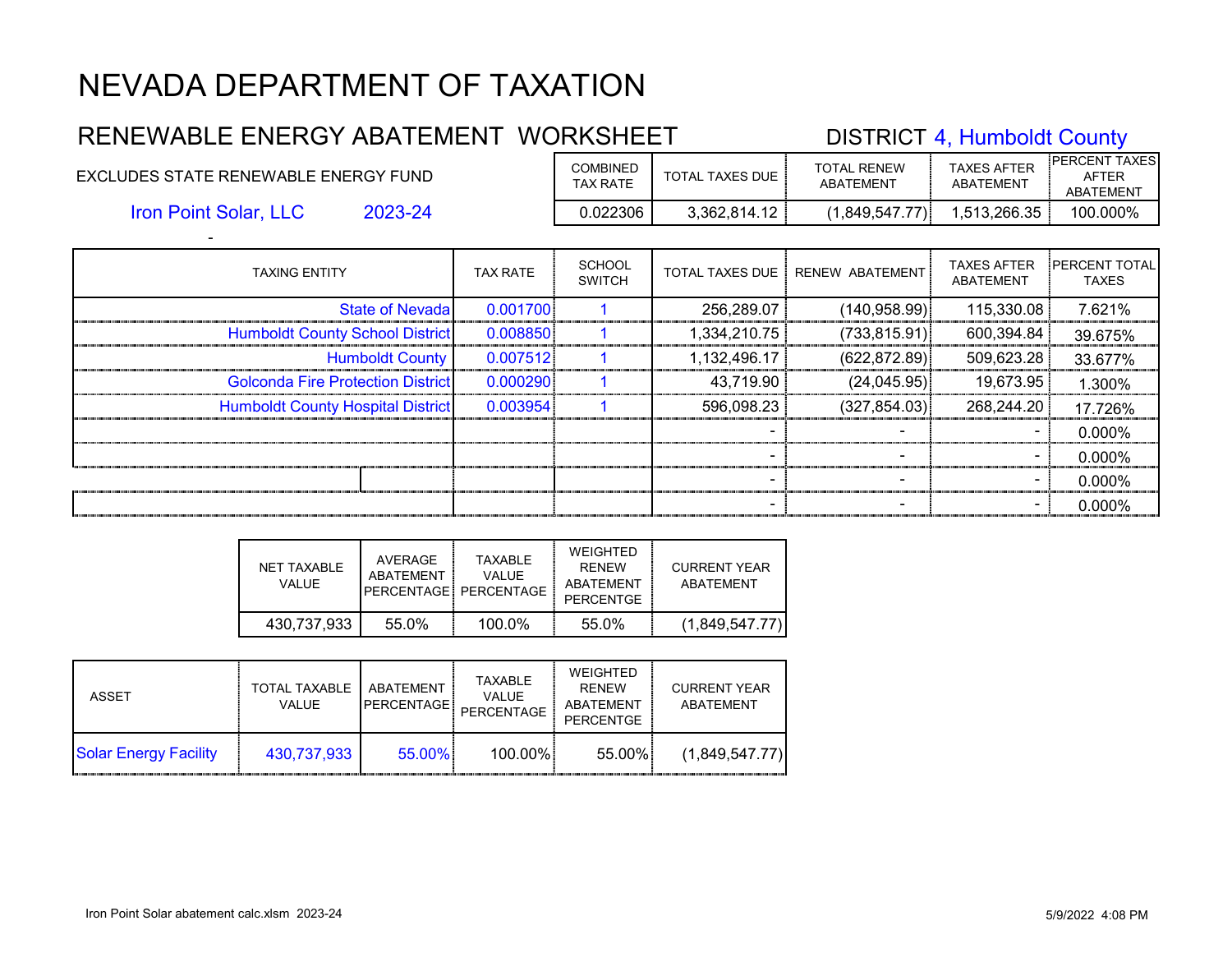#### RENEWABLE ENERGY ABATEMENT WORKSHEET DISTRICT 4, Humboldt County EXCLUDES STATE RENEWABLE ENERGY FUND COMBINED TOTAL TAXES DUE TOTAL RENEW ABATEMENT TAXES AFTER ABATEMENT PERCENT TAXES AFTER

2024-25 0.022306 3,314,983.62 (1,823,240.98) 1,491,742.64 100.000% Iron Point Solar, LLC

| <b>TAXING ENTITY</b>                     | <b>TAX RATE</b> | <b>SCHOOL</b><br><b>SWITCH</b> |              | TOTAL TAXES DUE   RENEW ABATEMENT | <b>TAXES AFTER</b><br>ABATEMENT | <b>PERCENT TOTAL</b><br><b>TAXES</b> |
|------------------------------------------|-----------------|--------------------------------|--------------|-----------------------------------|---------------------------------|--------------------------------------|
| State of Nevada                          | 0.001700        |                                | 252,643.78   | (138, 954.08)                     | 113,689.70                      | 7.621%                               |
| <b>Humboldt County School District</b>   | 0.008850        |                                | 1,315,233.79 | (723, 378.58)                     | 591,855.21                      | 39.675%                              |
| <b>Humboldt County</b>                   | 0.007512        |                                | 1,116,388.28 | (614, 013.55)                     | 502,374.73                      | 33.677%                              |
| <b>Golconda Fire Protection District</b> | 0.000290        |                                | 43,098.06    | (23,703.93)                       | 19,394.13                       | 1.300%                               |
| <b>Humboldt County Hospital District</b> | 0.003954        |                                | 587,619.71   | (323, 190.84)                     | 264,428.87                      | 17.726%                              |
|                                          |                 |                                |              |                                   |                                 | 0.000%                               |
|                                          |                 |                                |              |                                   |                                 | 0.000%                               |
|                                          |                 |                                |              |                                   |                                 | 0.000%                               |
|                                          |                 |                                |              |                                   |                                 | <u>.0 000%</u>                       |

| NET TAXABLE<br>VALUE. | AVERAGE<br>ABATEMENT | <b>TAXABLE</b><br><b>VALUE</b><br>PFRCENTAGE: PERCENTAGE | WEIGHTED<br><b>RFNFW</b><br>ABATEMENT<br>PERCENTGE | <b>CURRENT YEAR</b><br>ABATEMENT |
|-----------------------|----------------------|----------------------------------------------------------|----------------------------------------------------|----------------------------------|
| 424.611.394           | 55.0%                | $100.0\%$                                                | 55.0%                                              | (1,823,240.98)                   |

| ASSET                        | <b>TOTAL TAXABLE</b><br><b>VALUE</b> | ABATEMENT<br><b>PERCENTAGE</b> | TAXABLE<br><b>VALUE</b><br>PERCENTAGE | WEIGHTED<br><b>RFNFW</b><br>ABATEMENT<br><b>PERCENTGE</b> | <b>CURRENT YEAR</b><br>ABATEMENT |
|------------------------------|--------------------------------------|--------------------------------|---------------------------------------|-----------------------------------------------------------|----------------------------------|
| <b>Solar Energy Facility</b> | 424.611.394                          | $55.00\%$                      | 100.00%                               | 55.00%                                                    | (1,823,240.98)                   |

ABATEMENT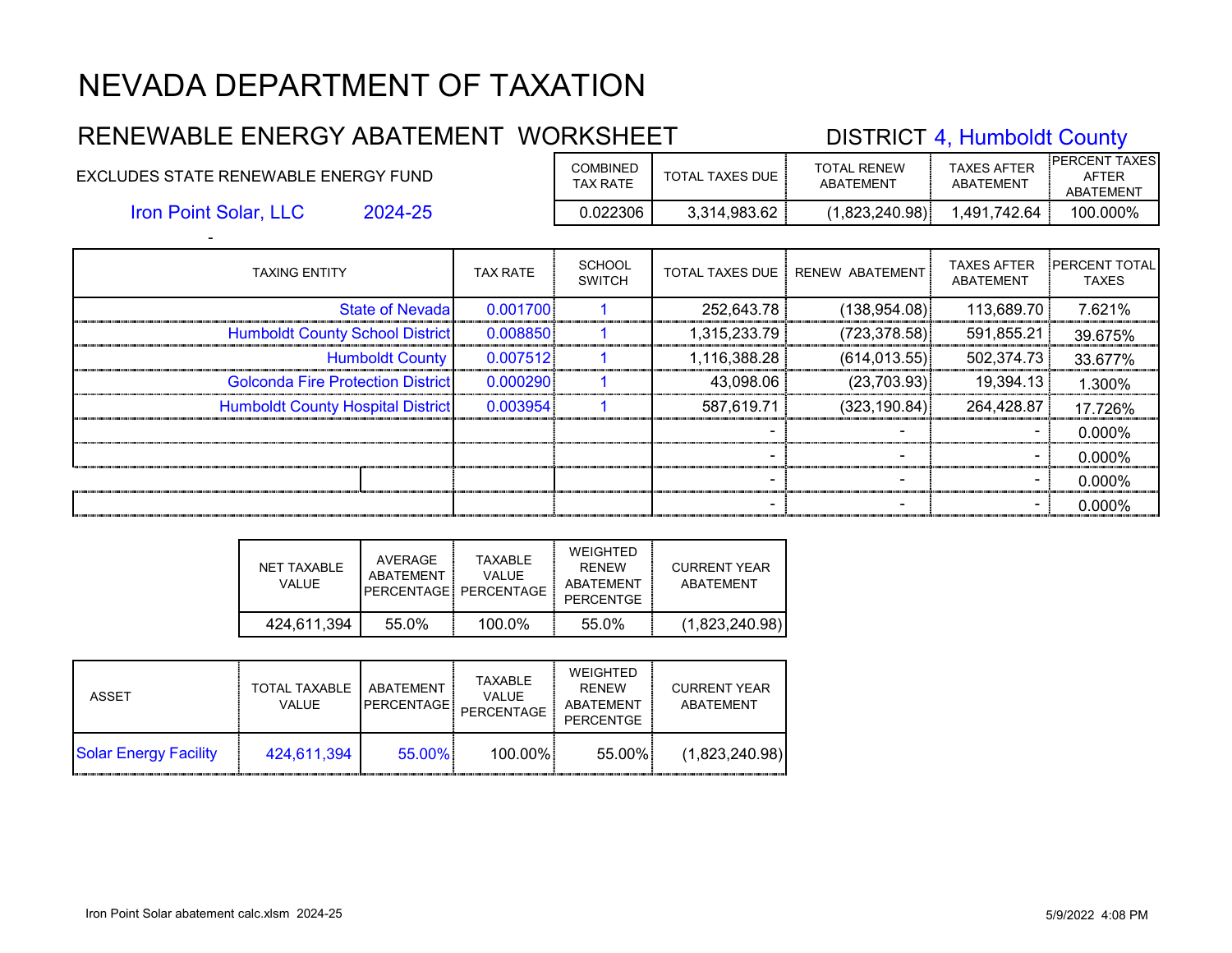#### RENEWABLE ENERGY ABATEMENT WORKSHEET DISTRICT 4, Humboldt County EXCLUDES STATE RENEWABLE ENERGY FUND COMBINED TOTAL TAXES DUE TOTAL RENEW ABATEMENT TAXES AFTER ABATEMENT PERCENT TAXES AFTER ABATEMENT 2025-26 0.022306 3,267,182.95 (1,796,950.62) 1,470,232.33 100.000% Dodge Flat Solar, LLC

| <b>TAXING ENTITY</b>                     | <b>TAX RATE</b> | <b>SCHOOL</b><br><b>SWITCH</b> |              | TOTAL TAXES DUE : RENEW ABATEMENT | <b>TAXES AFTER</b><br>ABATEMENT | <b>PERCENT</b><br><b>TOTAL TAXES</b> |
|------------------------------------------|-----------------|--------------------------------|--------------|-----------------------------------|---------------------------------|--------------------------------------|
| <b>State of Nevada</b>                   | 0.001700        |                                | 249,000.76   | (136,950.42)                      | 112,050.34                      | 7.621%                               |
| <b>Humboldt County School District</b>   | 0.008850        |                                | 1,296,268.68 | (712, 947.77)                     | 583,320.91                      | 39.675%                              |
| <b>Humboldt County</b>                   | 0.007512        |                                | 1,100,290.43 | (605, 159.74)                     | 495,130.69                      | 33.677%                              |
| <b>Golconda Fire Protection District</b> | 0.000290        |                                | 42,476.60    | (23, 362.13)                      | 19,114.47                       | 1.300%                               |
| <b>Humboldt County Hospital District</b> | 0.003954        |                                | 579,146.48   | (318,530.56)                      | 260,615.92                      | 17.726%                              |
|                                          |                 |                                |              |                                   |                                 | $0.000\%$                            |
|                                          |                 |                                |              |                                   |                                 | $0.000\%$                            |
|                                          |                 |                                |              |                                   |                                 | $0.000\%$                            |
|                                          |                 |                                |              |                                   |                                 | $0.000\%$                            |

| NET TAXABLE<br>VALUE. | AVERAGE<br>ABATFMENT | TAXARI F<br>VALUE<br>PFRCFNTAGF PFRCFNTAGF | WEIGHTED<br><b>RFNFW</b><br>ABATEMENT<br>PERCENTGE | CURRENT YEAR<br>ABATEMENT |
|-----------------------|----------------------|--------------------------------------------|----------------------------------------------------|---------------------------|
| 418,488,678           | 55.0%                | 100.0%                                     | 55.0%                                              | (1,796,950.62)            |

| <b>ASSET</b>                 | TOTAL TAXABLE<br><b>VALUE</b> | ABATFMFNT<br><b>PERCENTAGE</b> | TAXABLE<br><b>VALUE</b><br><b>PERCENTAGE</b> | WEIGHTED<br><b>RFNFW</b><br>ABATEMENT<br><b>PERCENTGE</b> | <b>CURRENT YEAR</b><br>ABATEMENT |
|------------------------------|-------------------------------|--------------------------------|----------------------------------------------|-----------------------------------------------------------|----------------------------------|
| <b>Solar Energy Facility</b> | 418.488.678                   | 55.00%                         | 100.00%                                      | 55.00%                                                    | (1,796,950.62)                   |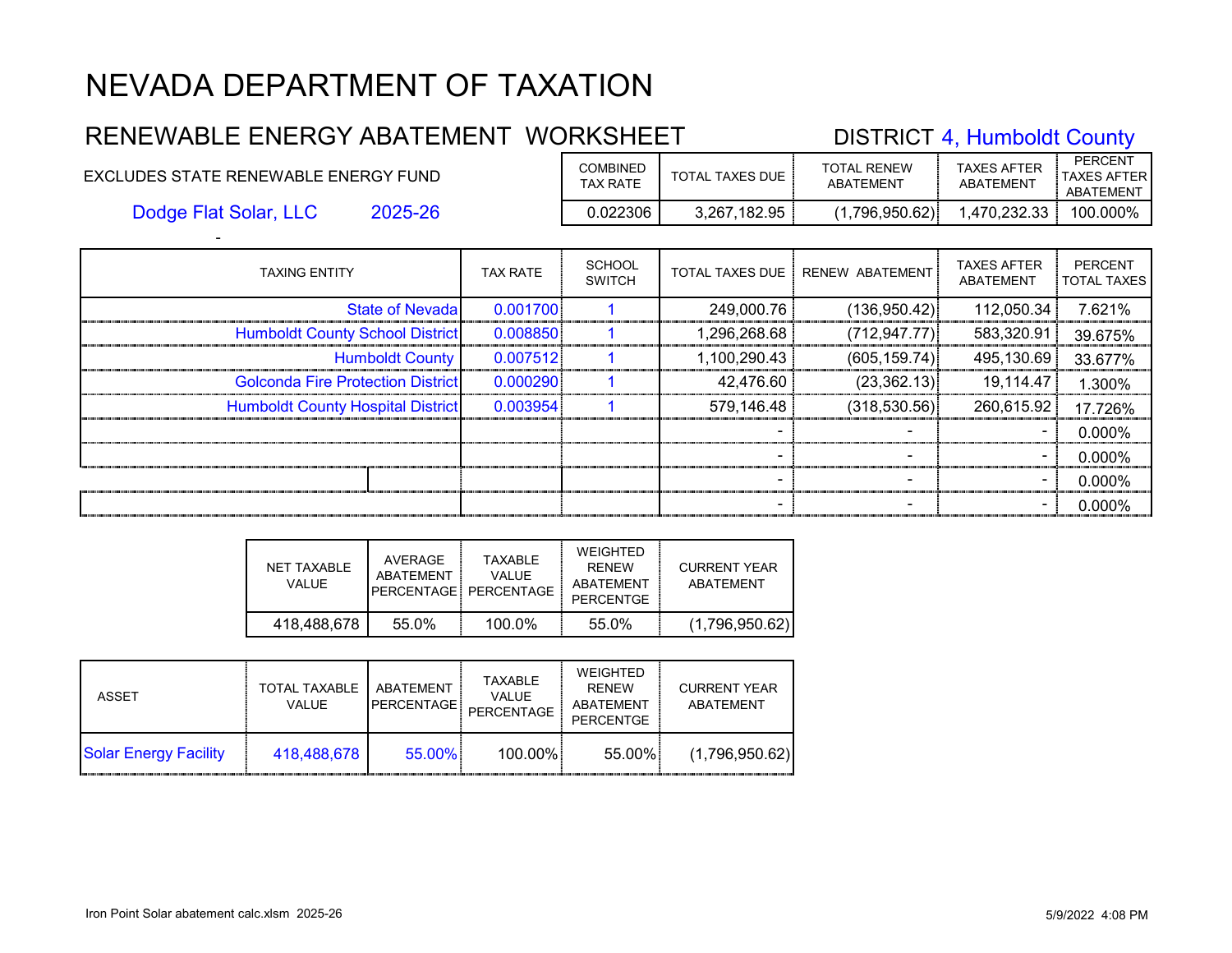#### RENEWABLE ENERGY ABATEMENT WORKSHEET DISTRICT 4, Humboldt County EXCLUDES STATE RENEWABLE ENERGY FUND COMBINED TOTAL TAXES DUE TOTAL RENEW ABATEMENT TAXES AFTER ABATEMENT PERCENT TAXES AFTER ABATEMENT 2026-27 0.022306 3,219,412.75 (1,770,677.02) 1,448,735.73 100.000% Iron Point Solar, LLC

| <b>TAXING ENTITY</b>                     | <b>TAX RATE</b> | <b>SCHOOL</b><br><b>SWITCH</b> | <b>TOTAL TAXES DUE  </b> | RENEW ABATEMENT | <b>TAXES AFTER</b><br><b>ABATEMENT</b> | <b>PERCENT TOTAL</b><br><b>TAXES</b> |
|------------------------------------------|-----------------|--------------------------------|--------------------------|-----------------|----------------------------------------|--------------------------------------|
| <b>State of Nevadal</b>                  | 0.001700        |                                | 245,360.07               | (134, 948.04)   | 110,412.03                             | 7.621%                               |
| <b>Humboldt County School District</b>   | 0.008850        |                                | 1,277,315.65             | (702, 523.61)   | 574,792.04                             | 39.675%                              |
| <b>Humboldt County</b>                   | 0.007512        |                                | 1,084,202.84             | (596, 311.56)   | 487,891.28                             | 33.677%                              |
| <b>Golconda Fire Protection District</b> | 0.000290        |                                | 41,855.54                | (23,020.55)     | 18,834.99                              | 1.300%                               |
| <b>Humboldt County Hospital District</b> | 0.003954        |                                | 570,678.65               | (313, 873.26)   | 256,805.39                             | 17.726%                              |
|                                          |                 |                                |                          |                 |                                        | 0.000%                               |
|                                          |                 |                                |                          |                 |                                        | 0.000%                               |
|                                          |                 |                                |                          |                 |                                        | 0.000%                               |
|                                          |                 |                                |                          |                 |                                        | 0.000%                               |

| NFT TAXABLE<br>VALUE. | AVERAGE<br>ABATFMFNT | <b>TAXABLE</b><br>VALUE.<br>PERCENTAGE PERCENTAGE | WEIGHTED<br><b>RFNFW</b><br>ABATEMENT<br>PERCENTGE | CURRENT YEAR<br>ABATEMENT |
|-----------------------|----------------------|---------------------------------------------------|----------------------------------------------------|---------------------------|
| 412,369,862           | 55.0%                | $100.0\%$                                         | 55.0%                                              | (1,770,677.02)            |

| ASSET                        | <b>TOTAL TAXABLE</b><br><b>VALUE</b> | ABATEMENT<br><b>PERCENTAGE!</b> | TAXABLE<br><b>VALUE</b><br>PERCENTAGE | WEIGHTED<br><b>RFNFW</b><br>ABATEMENT<br><b>PERCENTGE</b> | <b>CURRENT YEAR</b><br>ABATEMENT |
|------------------------------|--------------------------------------|---------------------------------|---------------------------------------|-----------------------------------------------------------|----------------------------------|
| <b>Solar Energy Facility</b> | 412.369.862                          | $55.00\%$                       | 100.00%                               | 55.00%                                                    | (1,770,677.02)                   |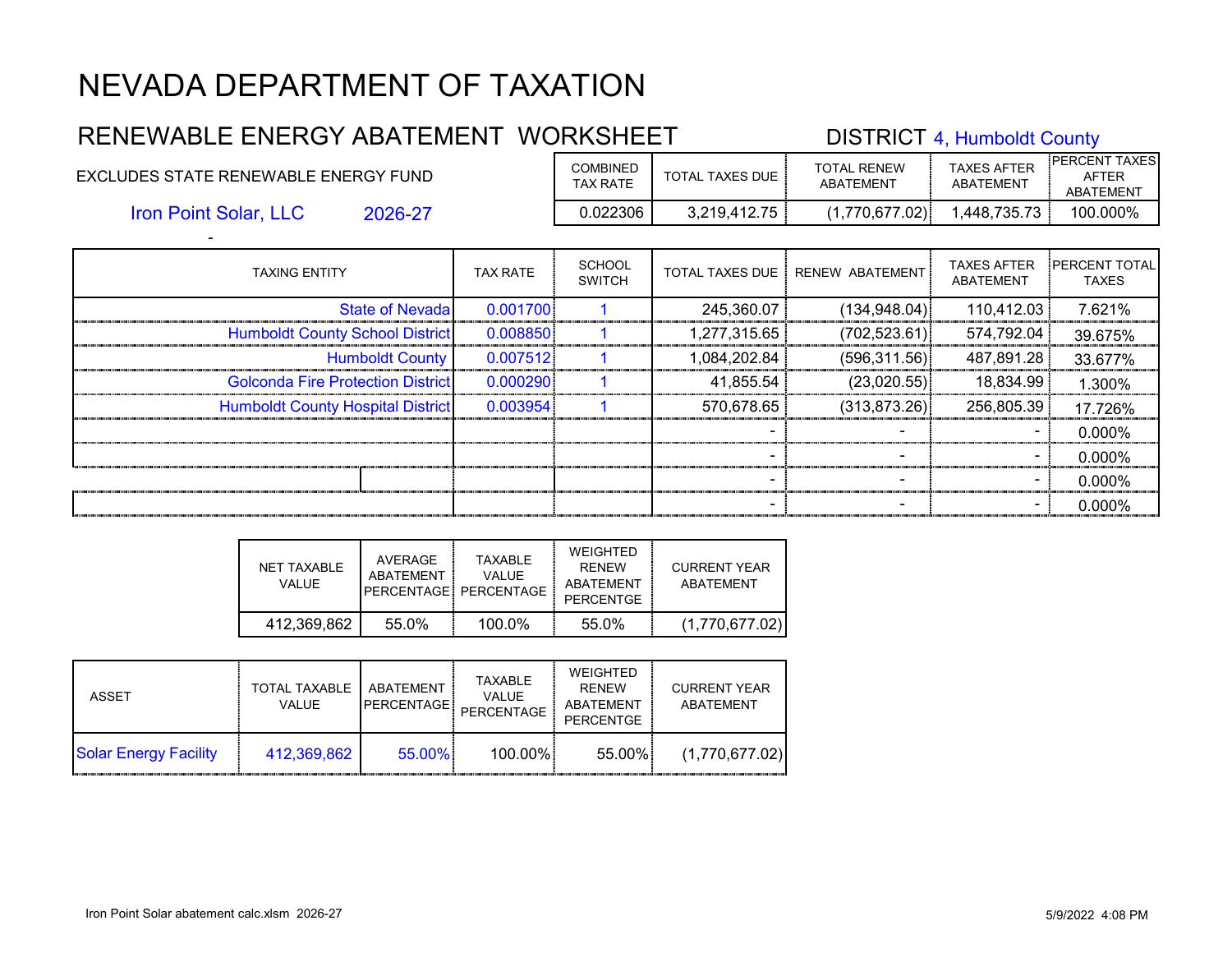#### RENEWABLE ENERGY ABATEMENT WORKSHEET DISTRICT 4, Humboldt County EXCLUDES STATE RENEWABLE ENERGY FUND COMBINED TOTAL TAXES DUE TOTAL RENEW ABATEMENT TAXES AFTER ABATEMENT PERCENT TAXES AFTER ABATEMENT 2027-28 0.022306 3,171,673.60 (1,744,420.48) 1,427,253.12 100.000% Iron Point Solar, LLC

| <b>TAXING ENTITY</b>                     | <b>TAX RATE</b> | <b>SCHOOL</b><br><b>SWITCH</b> | <b>TOTAL TAXES DUE</b> | RENEW ABATEMENT | <b>TAXES AFTER</b><br>ABATEMENT | <b>PERCENT TOTAL</b><br><b>TAXES</b> |
|------------------------------------------|-----------------|--------------------------------|------------------------|-----------------|---------------------------------|--------------------------------------|
| <b>State of Nevada</b>                   | 0.001700        |                                | 241,721.74             | (132,946.96)    | 108,774.78                      | 7.621%                               |
| <b>Humboldt County School District</b>   | 0.008850        |                                | 1,258,374.94           | (692, 106.22)   | 566,268.72                      | 39.675%                              |
| <b>Humboldt County</b>                   | 0.007512        |                                | 1,068,125.71           | (587, 469.14)   | 480,656.57                      | 33.677%                              |
| <b>Golconda Fire Protection District</b> | 0.000290        |                                | 41,234.88              | (22, 679.18)    | 18,555.70                       | 1.300%                               |
| <b>Humboldt County Hospital District</b> | 0.003954        |                                | 562,216.33             | (309, 218.98)   | 252,997.35                      | 17.726%                              |
|                                          |                 |                                |                        |                 |                                 | 0.000%                               |
|                                          |                 |                                |                        |                 | $\sim$                          | 0.000%                               |
|                                          |                 |                                |                        |                 |                                 | 0.000%                               |
|                                          |                 |                                |                        |                 |                                 | 0.000%                               |

| NET TAXABLE<br>VALUE | AVERAGE<br>ABATFMFNT | <b>TAXABLE</b><br><b>VALUE</b><br>PERCENTAGE: PERCENTAGE | WEIGHTED<br><b>RFNFW</b><br>ABATEMENT<br>PERCENTGE | CURRENT YEAR<br>ABATEMENT |
|----------------------|----------------------|----------------------------------------------------------|----------------------------------------------------|---------------------------|
| 406.255.024          | 55.0%                | 100.0%                                                   | 55.0%                                              | (1,744,420.48)            |

| ASSET                        | <b>TOTAL TAXABLE</b><br>VALUE. | ABATEMENT<br><b>PERCENTAGE</b> | TAXABLE<br><b>VALUE</b><br>PERCENTAGE | WEIGHTED<br><b>RFNFW</b><br>ABATEMENT<br><b>PERCENTGE</b> | <b>CURRENT YEAR</b><br>ABATEMENT |
|------------------------------|--------------------------------|--------------------------------|---------------------------------------|-----------------------------------------------------------|----------------------------------|
| <b>Solar Energy Facility</b> | 406.255.024                    | 55.00%                         | 100.00%                               | 55.00%                                                    | (1,744,420.48)                   |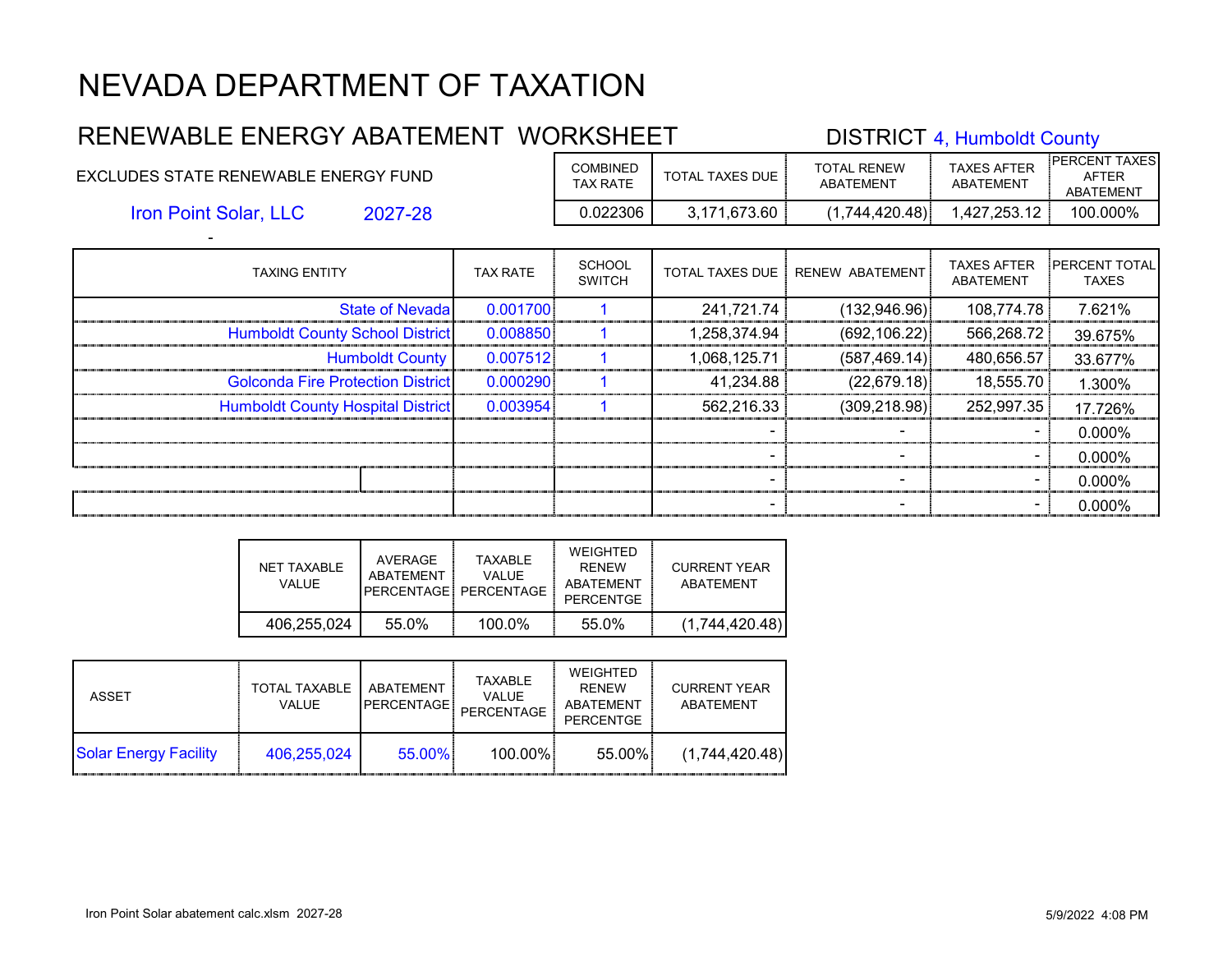#### RENEWABLE ENERGY ABATEMENT WORKSHEET DISTRICT 4, Humboldt County EXCLUDES STATE RENEWABLE ENERGY FUND COMBINED TOTAL TAXES DUE TOTAL RENEW ABATEMENT TAXES AFTER ABATEMENT PERCENT TAXES AFTER ABATEMENT 2028-29 0.022306 3,123,966.11 (1,718,181.35) 1,405,784.76 100.000% Iron Point Solar, LLC

| <b>TAXING ENTITY</b>                     | <b>TAX RATE</b> | <b>SCHOOL</b><br><b>SWITCH</b> | <b>TOTAL TAXES DUE</b> | RENEW ABATEMENT | <b>TAXES AFTER</b><br>ABATEMENT | <b>PERCENT TOTAL</b><br><b>TAXES</b> |
|------------------------------------------|-----------------|--------------------------------|------------------------|-----------------|---------------------------------|--------------------------------------|
| <b>State of Nevadal</b>                  | 0.001700        |                                | 238,085.82             | (130, 947.20)   | 107,138.62                      | 7.621%                               |
| <b>Humboldt County School District</b>   | 0.008850        |                                | 1,239,446.79           | (681, 695.73)   | 557,751.06                      | 39.675%                              |
| <b>Humboldt County</b>                   | 0.007512        |                                | 1,052,059.24           | (578, 632.58)   | 473,426.66                      | 33.677%                              |
| <b>Golconda Fire Protection District</b> | 0.000290        |                                | 40,614.64              | (22, 338.05)    | 18,276.59                       | 1.300%                               |
| <b>Humboldt County Hospital District</b> | 0.003954        |                                | 553,759.62             | (304, 567.79)   | 249,191.83                      | 17.726%                              |
|                                          |                 |                                |                        |                 |                                 | 0.000%                               |
|                                          |                 |                                |                        |                 | $\blacksquare$                  | 0.000%                               |
|                                          |                 |                                |                        |                 |                                 | 0.000%                               |
|                                          |                 |                                |                        |                 |                                 | 0.000%                               |

| NET TAXABLE<br>VALUE. | AVERAGE<br>ARATFMENT | <b>TAXABLE</b><br>VALUE.<br>PFRCENTAGE: PERCENTAGE | WEIGHTED<br><b>RFNFW</b><br>ABATEMENT<br>PERCENTGE | CURRENT YEAR<br>ABATEMENT |
|-----------------------|----------------------|----------------------------------------------------|----------------------------------------------------|---------------------------|
| 400,144,242           | 55.0%                | $100.0\%$                                          | 55.0%                                              | (1,718,181.35)            |

| ASSET                        | <b>TOTAL TAXABLE</b><br>VALUE. | ABATEMENT<br><b>PERCENTAGE</b> | TAXABLE<br><b>VALUE</b><br>PERCENTAGE | WEIGHTED<br><b>RFNFW</b><br>ABATEMENT<br><b>PERCENTGE</b> | <b>CURRENT YEAR</b><br>ABATEMENT |
|------------------------------|--------------------------------|--------------------------------|---------------------------------------|-----------------------------------------------------------|----------------------------------|
| <b>Solar Energy Facility</b> | 400,144,242                    | 55.00%                         | 100.00%                               | 55.00%                                                    | (1,718,181.35)                   |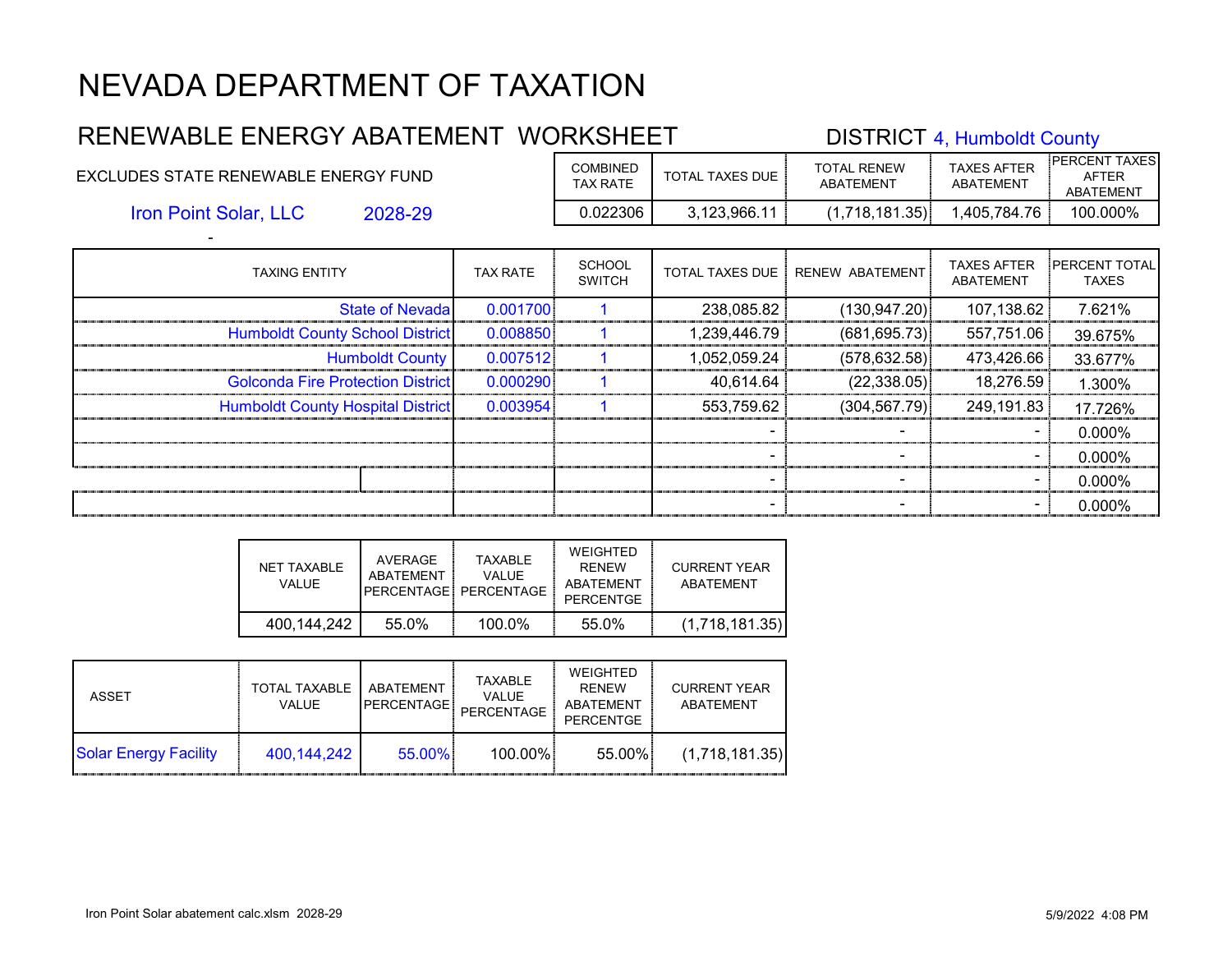#### RENEWABLE ENERGY ABATEMENT WORKSHEET DISTRICT 4, Humboldt County EXCLUDES STATE RENEWABLE ENERGY FUND COMBINED TOTAL TAXES DUE TOTAL RENEW ABATEMENT TAXES AFTER ABATEMENT PERCENT TAXES AFTER ABATEMENT 2029-30 0.022306 3,076,290.94 (1,691,960.01) 1,384,330.93 100.000% - Iron Point Solar, LLC

| <b>TAXING ENTITY</b>                     | <b>TAX RATE</b> | SCHOOL<br><b>SWITCH</b> | <b>TOTAL TAXES DUE</b> | RENEW ABATEMENT | <b>TAXES AFTER</b><br>ABATEMENT | <b>PERCENT TOTAL</b><br><b>TAXES</b> |
|------------------------------------------|-----------------|-------------------------|------------------------|-----------------|---------------------------------|--------------------------------------|
| <b>State of Nevada</b>                   | 0.001700        |                         | 234,452.37             | (128, 948.80)   | 105,503.57                      | 7.621%                               |
| <b>Humboldt County School District</b>   | 0.008850        |                         | 1,220,531.46           | (671, 292.30)   | 549,239.16                      | 39.675%                              |
| <b>Humboldt County</b>                   | 0.007512        |                         | 1,036,003.66           | (569.802.01)    | 466,201.65                      | 33.677%                              |
| <b>Golconda Fire Protection District</b> | 0.000290        |                         | 39,994.82              | (21, 997.15)    | 17,997.67                       | 1.300%                               |
| <b>Humboldt County Hospital District</b> | 0.003954        |                         | 545,308.63             | (299.919.75)    | 245,388.88                      | 17.726%                              |
|                                          |                 |                         |                        |                 |                                 | 0.000%                               |
|                                          |                 |                         |                        |                 | ۰.                              | 0.000%                               |
|                                          |                 |                         |                        |                 | -                               | 0.000%                               |
|                                          |                 |                         |                        |                 |                                 | 0.000%                               |

| NFT TAXABLE<br>VALUE. | AVERAGE<br>ABATFMFNT | <b>TAXABLE</b><br>VALUE.<br>PFRCFNTAGF PFRCFNTAGF | WEIGHTED<br><b>RFNFW</b><br>ABATEMENT<br>PERCENTGE | CURRENT YEAR<br>ABATFMENT |
|-----------------------|----------------------|---------------------------------------------------|----------------------------------------------------|---------------------------|
| 394.037.599           | 55.0%                | $100.0\%$                                         | 55.0%                                              | (1,691,960.01)            |

| ASSET                        | <b>TOTAL TAXABLE</b><br>VALUE | ABATEMENT<br><b>PERCENTAGE</b> | TAXABLE<br><b>VALUE</b><br>PERCENTAGE | WEIGHTED<br><b>RFNFW</b><br>ABATEMENT<br><b>PERCENTGE</b> | <b>CURRENT YEAR</b><br>ABATEMENT |
|------------------------------|-------------------------------|--------------------------------|---------------------------------------|-----------------------------------------------------------|----------------------------------|
| <b>Solar Energy Facility</b> | 394,037,599                   | 55.00%                         | 100.00%                               | 55.00%                                                    | (1,691,960.01)                   |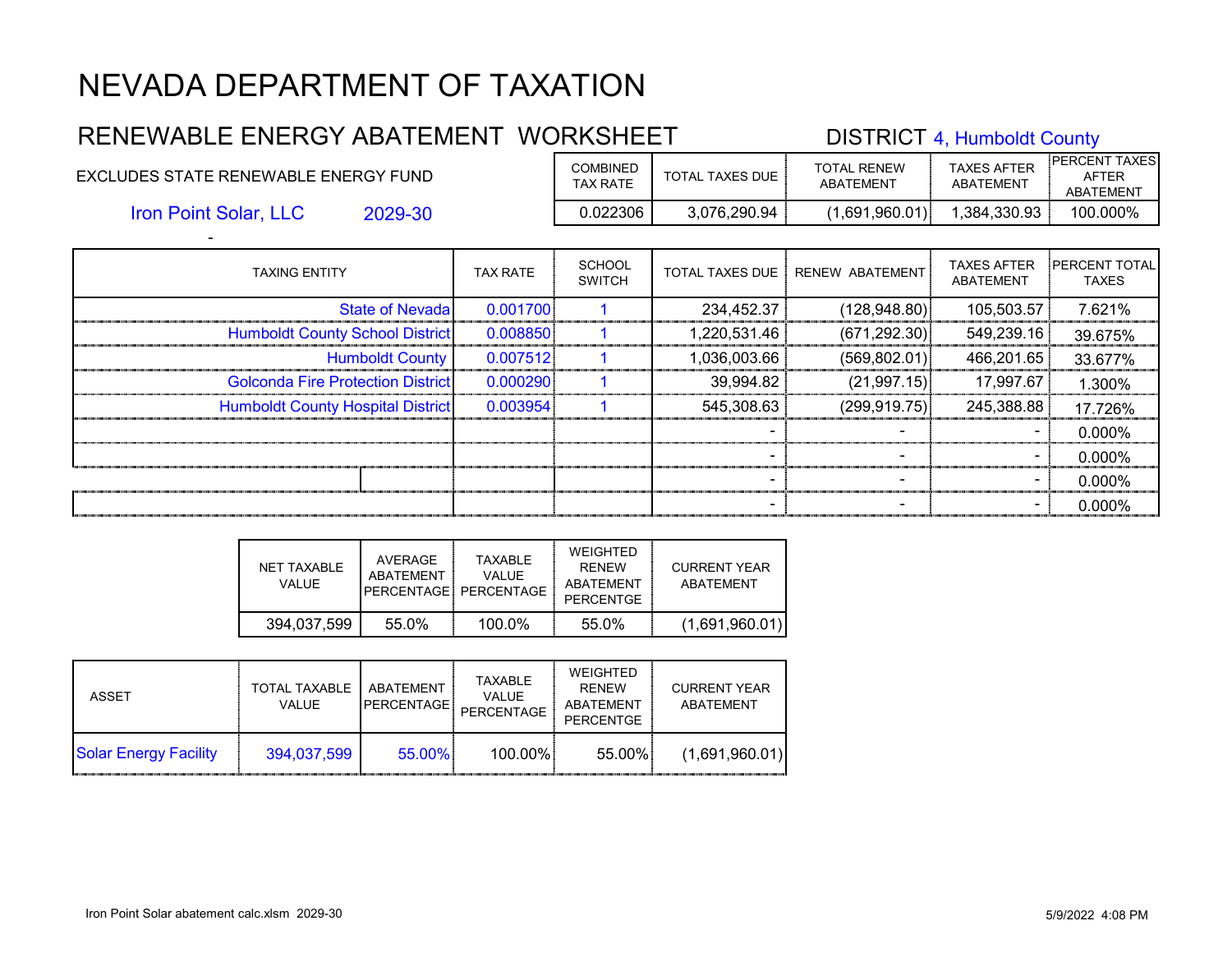#### RENEWABLE ENERGY ABATEMENT WORKSHEET DISTRICT 4, Humboldt County EXCLUDES STATE RENEWABLE ENERGY FUND COMBINED TOTAL TAXES DUE TOTAL RENEW ABATEMENT TAXES AFTER ABATEMENT PERCENT TAXES AFTER ABATEMENT 2030-31 0.022306 3,028,648.72 (1,665,756.80) 1,362,891.92 100.000% Iron Point Solar, LLC

| <b>TAXING ENTITY</b>                     | <b>TAX RATE</b> | <b>SCHOOL</b><br><b>SWITCH</b> | <b>TOTAL TAXES DUE  </b> | RENEW ABATEMENT | <b>TAXES AFTER</b><br><b>ABATEMENT</b> | <b>PERCENT TOTAL</b><br><b>TAXES</b> |
|------------------------------------------|-----------------|--------------------------------|--------------------------|-----------------|----------------------------------------|--------------------------------------|
| <b>State of Nevadal</b>                  | 0.001700        |                                | 230,821.43               | (126, 951.79)   | 103,869.64                             | 7.621%                               |
| <b>Humboldt County School District</b>   | 0.008850        |                                | 1,201,629.21             | (660, 896.07)   | 540,733.14                             | 39.675%                              |
| <b>Humboldt County</b>                   | 0.007512        |                                | 1,019,959.17             | (560.977.54)    | 458,981.63                             | 33.677%                              |
| <b>Golconda Fire Protection District</b> | 0.000290        |                                | 39,375.42                | (21,656.48)     | 17,718.94                              | 1.300%                               |
| <b>Humboldt County Hospital District</b> | 0.003954        |                                | 536,863.49               | (295, 274.92)   | 241,588.57                             | 17.726%                              |
|                                          |                 |                                |                          |                 |                                        | 0.000%                               |
|                                          |                 |                                |                          |                 |                                        | 0.000%                               |
|                                          |                 |                                |                          |                 |                                        | 0.000%                               |
|                                          |                 |                                |                          |                 |                                        | 0.000%                               |

| NET TAXABLE<br>VALUE. | AVERAGE<br>ABATFMFNT | <b>TAXABLE</b><br>VALUE.<br>PERCENTAGE PERCENTAGE | WEIGHTED<br><b>RFNFW</b><br>ABATEMENT<br>PERCENTGE | CURRENT YEAR<br>ABATEMENT |
|-----------------------|----------------------|---------------------------------------------------|----------------------------------------------------|---------------------------|
| 387,935,178           | 55.0%                | $100.0\%$                                         | 55.0%                                              | (1,665,756.80)            |

| ASSET                        | <b>TOTAL TAXABLE</b><br>VALUE. | ABATEMENT<br><b>PERCENTAGE</b> | TAXABLE<br><b>VALUE</b><br>PERCENTAGE | WEIGHTED<br><b>RFNFW</b><br>ABATEMENT<br><b>PERCENTGE</b> | <b>CURRENT YEAR</b><br>ABATEMENT |
|------------------------------|--------------------------------|--------------------------------|---------------------------------------|-----------------------------------------------------------|----------------------------------|
| <b>Solar Energy Facility</b> | 387,935,178                    | 55.00%                         | 100.00%                               | 55.00%                                                    | (1,665,756.80)                   |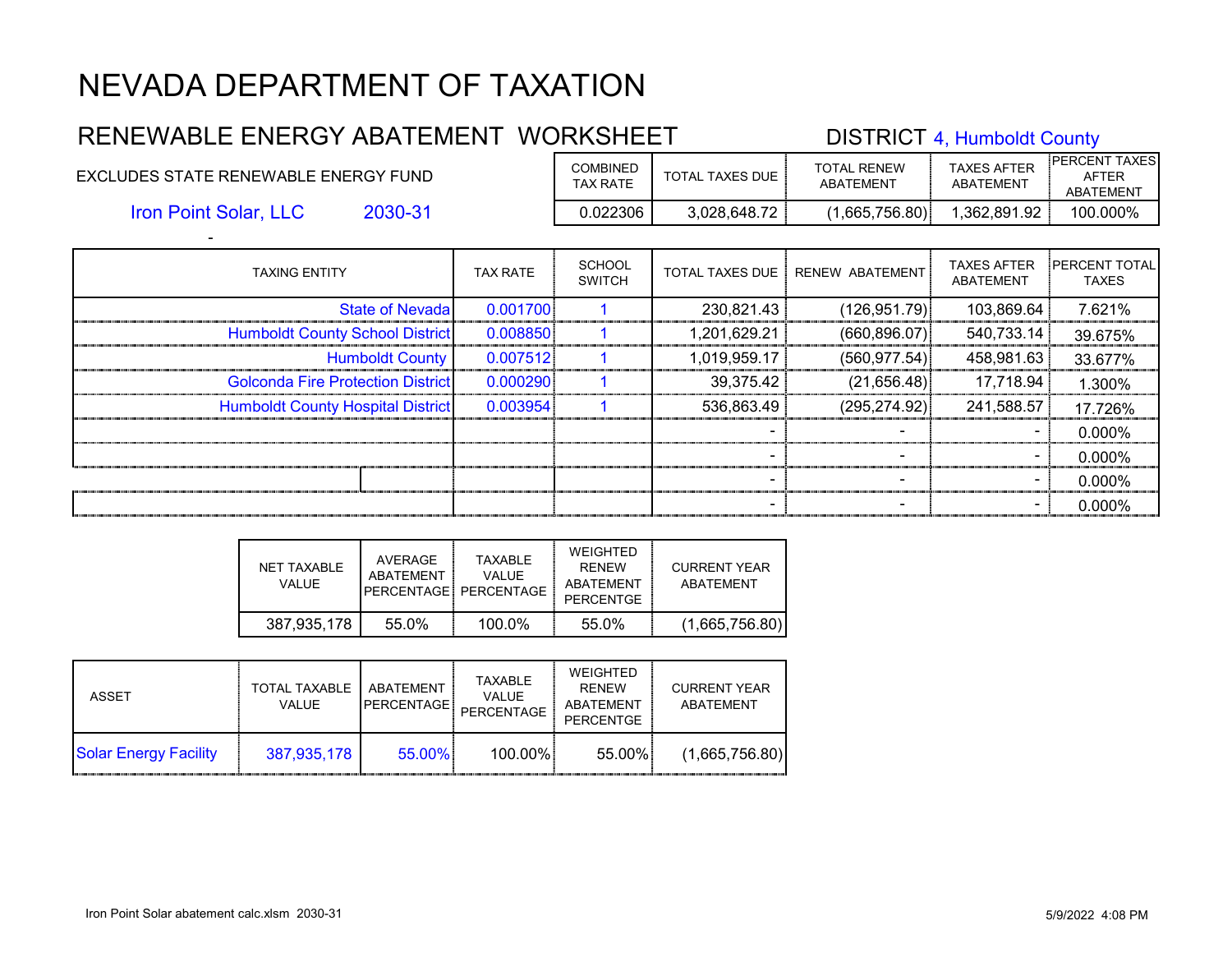#### RENEWABLE ENERGY ABATEMENT WORKSHEET DISTRICT 4, Humboldt County EXCLUDES STATE RENEWABLE ENERGY FUND COMBINED TOTAL TAXES DUE TOTAL RENEW ABATEMENT TAXES AFTER ABATEMENT PERCENT TAXES AFTER ABATEMENT 2031 -2032 0.022306 2,981,040.12 (1,639,572.07) 1,341,468.05 100.000% Iron Point Solar, LLC

| <b>TAXING ENTITY</b>                     | <b>TAX RATE</b> | <b>SCHOOL</b><br><b>SWITCH</b> | <b>TOTAL TAXES DUE</b> | <b>RENEW ABATEMENT</b> | <b>TAXES AFTER</b><br><b>ABATEMENT</b> | <b>PERCENT TOTAL</b><br><b>TAXES</b> |
|------------------------------------------|-----------------|--------------------------------|------------------------|------------------------|----------------------------------------|--------------------------------------|
| <b>State of Nevada</b>                   | 0.001700        |                                | 227,193.05             | (124, 956.18)          | 102,236.87                             | 7.621%                               |
| <b>Humboldt County School District</b>   | 0.008850        |                                | 1,182,740.30           | (650, 507.17)          | 532,233.13                             | 39.675%                              |
| <b>Humboldt County</b>                   | 0.007512        |                                | 1,003,926.00           | (552, 159.30)          | 451,766.70                             | 33.677%                              |
| <b>Golconda Fire Protection District</b> | 0.000290        |                                | 38,756.46              | (21,316.05)            | 17,440.41                              | 1.300%                               |
| <b>Humboldt County Hospital District</b> | 0.003954        |                                | 528,424.31             | (290, 633.37)          | 237,790.94                             | 17.726%                              |
|                                          |                 |                                |                        |                        |                                        | 0.000%                               |
|                                          |                 |                                |                        |                        | ۰.                                     | 0.000%                               |
|                                          |                 |                                |                        |                        | $\blacksquare$                         | 0.000%                               |
|                                          |                 |                                |                        |                        |                                        | 0.000%                               |

| NET TAXABLE<br>VALUE. | AVERAGE<br>ABATFMFNT | <b>TAXABLE</b><br>VALUE.<br>PERCENTAGE PERCENTAGE | WEIGHTED<br><b>RFNFW</b><br>ABATEMENT<br>PERCENTGE | CURRENT YEAR<br>ABATEMENT |
|-----------------------|----------------------|---------------------------------------------------|----------------------------------------------------|---------------------------|
| 381,837,061           | 55.0%                | $100.0\%$                                         | 55.0%                                              | (1,639,572.07)            |

| ASSET                        | <b>TOTAL TAXABLE</b><br>VALUE. | ABATEMENT<br><b>PERCENTAGE!</b> | TAXABLE<br><b>VALUE</b><br>PERCENTAGE | WEIGHTED<br><b>RFNFW</b><br>ABATEMENT<br><b>PERCENTGE</b> | <b>CURRENT YEAR</b><br>ABATEMENT |
|------------------------------|--------------------------------|---------------------------------|---------------------------------------|-----------------------------------------------------------|----------------------------------|
| <b>Solar Energy Facility</b> | 381,837,061                    | 55.00%                          | 100.00%                               | 55.00%                                                    | (1,639,572.07)                   |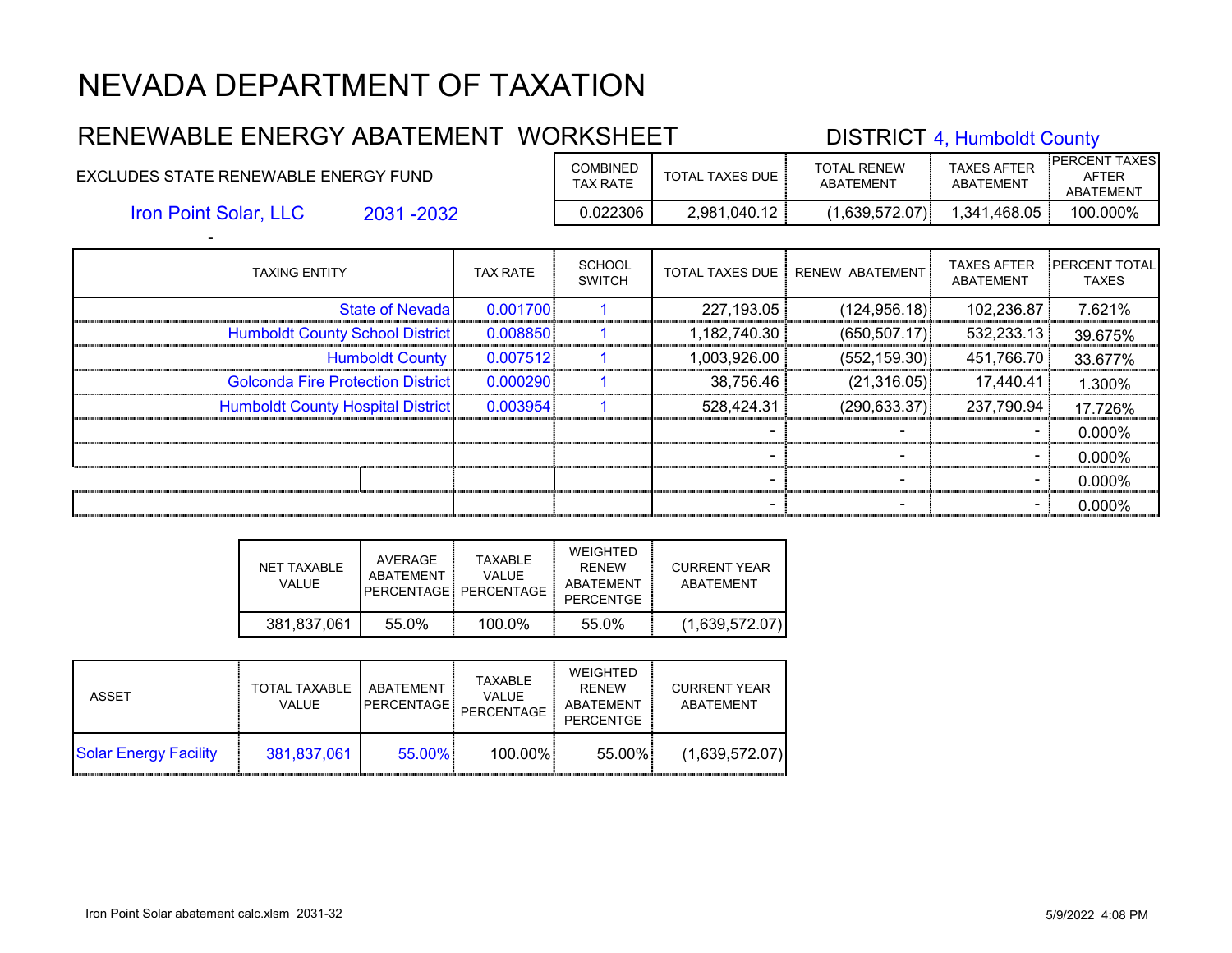#### RENEWABLE ENERGY ABATEMENT WORKSHEET DISTRICT 4, Humboldt County EXCLUDES STATE RENEWABLE ENERGY FUND COMBINED TOTAL TAXES DUE TOTAL RENEW ABATEMENT TAXES AFTER ABATEMENT PERCENT TAXES AFTER ABATEMENT

Iron Point Solar, LLC

**TAXING ENTITY** 

-

2032-33 0.022306 2,933,465.81 (1,613,406.19) 1,320,059.62 100.000%

|        | TAX RATE | <b>SCHOOL</b><br><b>SWITCH</b> |            | TOTAL TAXES DUE   RENEW ABATEMENT | <b>TAXES AFTER</b><br>ABATEMENT |
|--------|----------|--------------------------------|------------|-----------------------------------|---------------------------------|
| evadal | 0.001700 |                                | 223.567.29 | (122.962.01)]                     | 100.605.2                       |

| <b>State of Nevadal</b>                  | 0.001700 | 223,567.29   | (122,962.01)] | 100,605.28 | 7.621%    |
|------------------------------------------|----------|--------------|---------------|------------|-----------|
| <b>Humboldt County School District</b>   | 0.008850 | 1,163,864.99 | (640, 125.74) | 523,739.25 | 39.675%   |
| <b>Humboldt County</b>                   | 0.007512 | 987,904.38   | (543, 347.41) | 444,556.97 | 33.677%   |
| <b>Golconda Fire Protection District</b> | 0.000290 | 38,137.95    | (20.975.87)   | 17,162.08  | $1.300\%$ |
| <b>Humboldt County Hospital District</b> | 0.003954 | 519,991.20   | (285, 995.16) | 233,996.04 | 17.726%   |
|                                          |          |              |               |            | $0.000\%$ |
|                                          |          |              |               |            | $0.000\%$ |
|                                          |          |              |               |            | $0.000\%$ |

| NFT TAXABLE<br>VAI UF | AVERAGE<br>ABATFMFNT | <b>TAXABLE</b><br>VALUE.<br>PERCENTAGE PERCENTAGE | <b>WEIGHTED</b><br><b>RFNFW</b><br>ABATEMENT<br><b>PERCENTGE</b> | CURRENT YEAR<br>ABATEMENT |
|-----------------------|----------------------|---------------------------------------------------|------------------------------------------------------------------|---------------------------|
| 375,743,337           | 55.0%                | 100.0%                                            | 55.0%                                                            | (1,613,406.19)            |

| ASSET                        | <b>TOTAL TAXABLE</b><br><b>VALUE</b> | ABATEMENT<br><b>PERCENTAGE!</b> | TAXABLE<br><b>VALUE</b><br>PERCENTAGE | WEIGHTED<br><b>RFNFW</b><br>ABATEMENT<br><b>PERCENTGE</b> | <b>CURRENT YEAR</b><br>ABATEMENT |
|------------------------------|--------------------------------------|---------------------------------|---------------------------------------|-----------------------------------------------------------|----------------------------------|
| <b>Solar Energy Facility</b> | 375,743,337                          | $55.00\%$                       | 100.00%                               | 55.00%                                                    | (1,613,406.19)                   |

- - - 0.000%

PERCENT TOTAL TAXES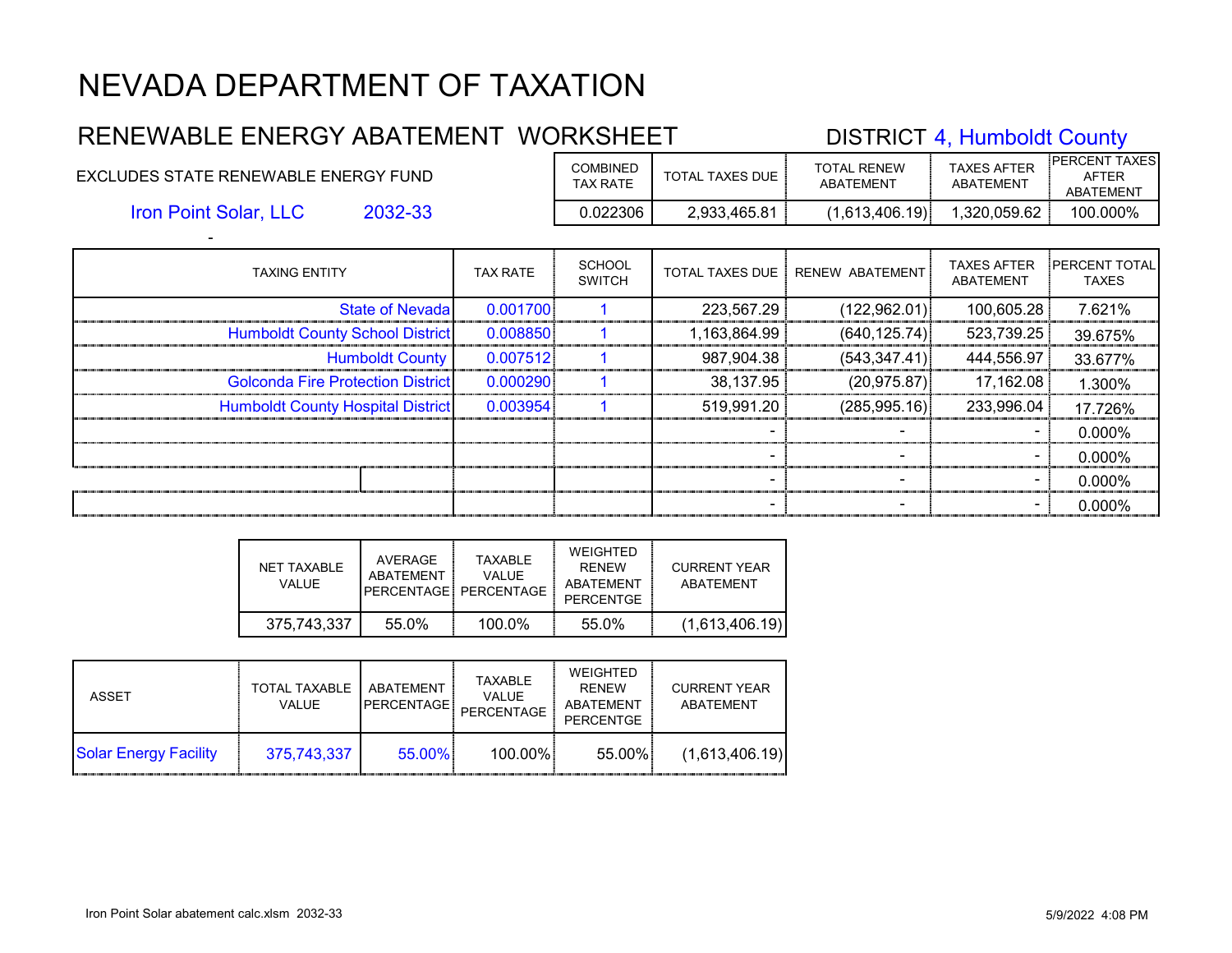#### RENEWABLE ENERGY ABATEMENT WORKSHEET DISTRICT 4, Humboldt County EXCLUDES STATE RENEWABLE ENERGY FUND COMBINED TOTAL TAXES DUE TOTAL RENEW ABATEMENT TAXES AFTER ABATEMENT PERCENT TAXES AFTER ABATEMENT 2033-34 0.022306 2,885,926.46 (1,587,259.56) 1,298,666.90 100.000% Iron Point Solar, LLC

| <b>TAXING ENTITY</b>                     | <b>TAX RATE</b> | <b>SCHOOL</b><br><b>SWITCH</b> | <b>TOTAL TAXES DUE</b> | RENEW ABATEMENT | <b>TAXES AFTER</b><br>ABATEMENT | <b>PERCENT TOTAL</b><br><b>TAXES</b> |
|------------------------------------------|-----------------|--------------------------------|------------------------|-----------------|---------------------------------|--------------------------------------|
| <b>State of Nevada</b>                   | 0.001700        |                                | 219,944.18             | (120, 969.30)   | 98,974.88                       | 7.621%                               |
| <b>Humboldt County School District</b>   | 0.008850        |                                | 1,145,003.55           | (629, 751.95)   | 515,251.60                      | 39.675%                              |
| <b>Humboldt County</b>                   | 0.007512        |                                | 971,894.54             | (534, 542.00)   | 437,352.54                      | 33.677%                              |
| <b>Golconda Fire Protection District</b> | 0.000290        |                                | 37,519.89              | (20, 635.94)    | 16,883.95                       | 1.300%                               |
| <b>Humboldt County Hospital District</b> | 0.003954        |                                | 511,564.30             | (281, 360.37)   | 230,203.93                      | 17.726%                              |
|                                          |                 |                                |                        |                 |                                 | 0.000%                               |
|                                          |                 |                                |                        |                 | $\sim$                          | 0.000%                               |
|                                          |                 |                                |                        |                 |                                 | 0.000%                               |
|                                          |                 |                                |                        |                 |                                 | 0.000%                               |

| NFT TAXABLE<br>VALUE. | AVERAGE<br>ABATFMFNT | <b>TAXABLE</b><br>VALUE.<br>PERCENTAGE: PERCENTAGE | WEIGHTED<br><b>RFNFW</b><br>ABATEMENT<br>PERCENTGE | CURRENT YEAR<br>ABATEMENT |
|-----------------------|----------------------|----------------------------------------------------|----------------------------------------------------|---------------------------|
| 369,654,092           | 55.0%                | $100.0\%$                                          | 55.0%                                              | (1,587,259.56)            |

| ASSET                        | <b>TOTAL TAXABLE</b><br>VALUE. | ABATEMENT<br><b>PERCENTAGE</b> | TAXABLE<br><b>VALUE</b><br>PERCENTAGE | WEIGHTED<br><b>RFNFW</b><br>ABATEMENT<br><b>PERCENTGE</b> | <b>CURRENT YEAR</b><br>ABATEMENT |
|------------------------------|--------------------------------|--------------------------------|---------------------------------------|-----------------------------------------------------------|----------------------------------|
| <b>Solar Energy Facility</b> | 369,654,092                    | 55.00%                         | 100.00%                               | 55.00%                                                    | (1,587,259.56)                   |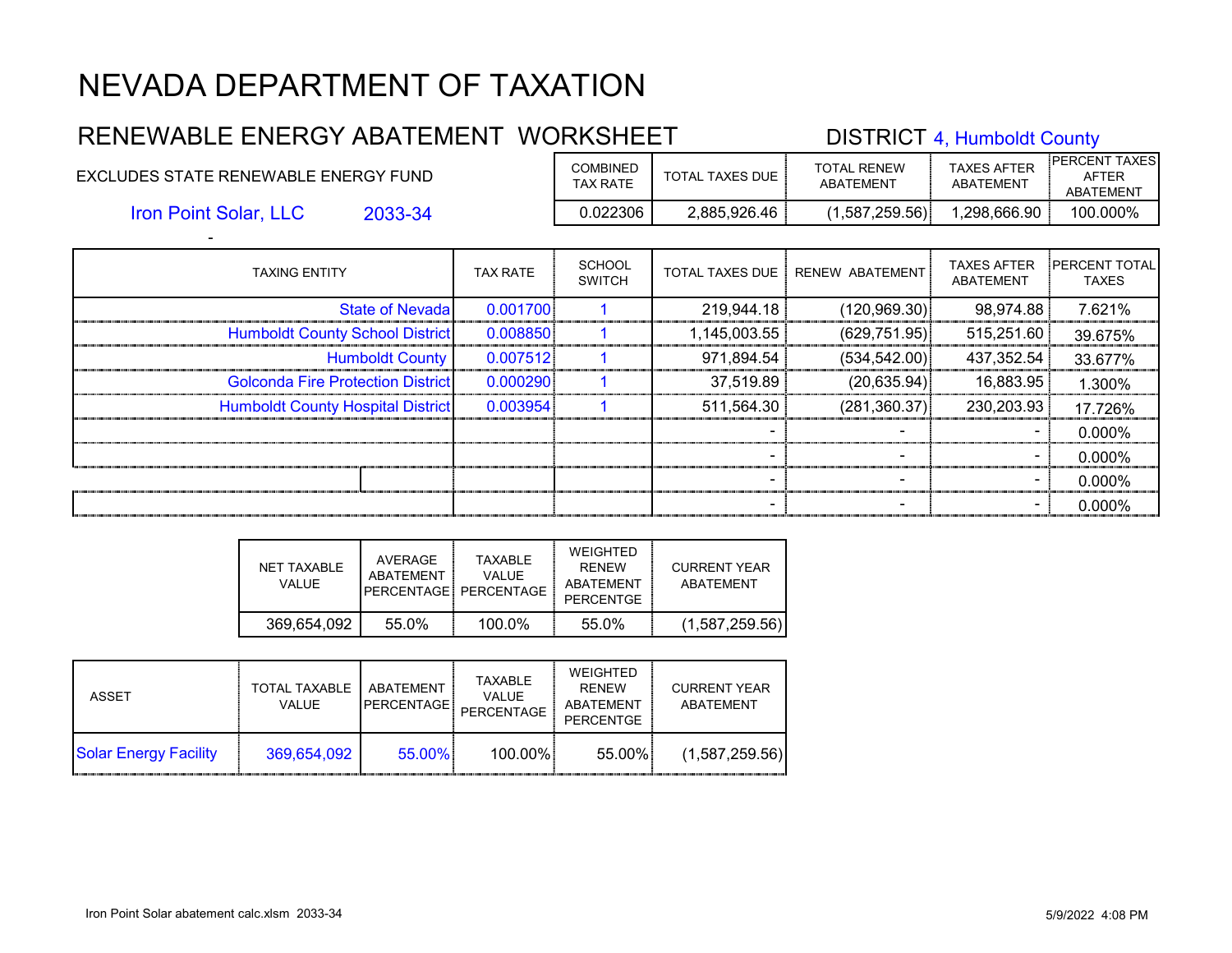#### RENEWABLE ENERGY ABATEMENT WORKSHEET DISTRICT 4, Humboldt County EXCLUDES STATE RENEWABLE ENERGY FUND COMBINED TOTAL TAXES DUE TOTAL RENEW ABATEMENT TAXES AFTER ABATEMENT PERCENT TAXES AFTER ABATEMENT 2034-35 0.022306 2,838,422.79 (1,561,132.54) 1,277,290.25 100.000% Iron Point Solar, LLC

| <b>TAXING ENTITY</b>                     | <b>TAX RATE</b> | <b>SCHOOL</b><br><b>SWITCH</b> | <b>TOTAL TAXES DUE  </b> | RENEW ABATEMENT | <b>TAXES AFTER</b><br><b>ABATEMENT</b> | <b>IPERCENT TOTAL</b><br><b>TAXES</b> |
|------------------------------------------|-----------------|--------------------------------|--------------------------|-----------------|----------------------------------------|---------------------------------------|
| <b>State of Nevadal</b>                  | 0.001700        |                                | 216,323.80               | (118, 978.09)   | 97,345.71                              | 7.621%                                |
| <b>Humboldt County School District</b>   | 0.008850        |                                | 1,126,156.27             | (619, 385.95)   | 506,770.32                             | 39.675%                               |
| <b>Humboldt County</b>                   | 0.007512        |                                | 955,896.71               | (525, 743.19)   | 430,153.52                             | 33.677%                               |
| <b>Golconda Fire Protection District</b> | 0.000290        |                                | 36,902.30                | (20, 296.27)    | 16,606.03                              | 1.300%                                |
| <b>Humboldt County Hospital District</b> | 0.003954        |                                | 503,143.71               | (276, 729.04)   | 226,414.67                             | 17.726%                               |
|                                          |                 |                                |                          |                 |                                        | 0.000%                                |
|                                          |                 |                                |                          |                 |                                        | 0.000%                                |
|                                          |                 |                                |                          |                 |                                        | 0.000%                                |
|                                          |                 |                                |                          |                 |                                        | 0.000%                                |

| NET TAXABLE<br>VALUE. | AVERAGE<br>ABATFMFNT | <b>TAXABLE</b><br>VALUE.<br>PFRCENTAGE: PERCENTAGE | WEIGHTED<br><b>RFNFW</b><br>ABATEMENT<br>PERCENTGE | CURRENT YEAR<br>ABATEMENT |
|-----------------------|----------------------|----------------------------------------------------|----------------------------------------------------|---------------------------|
| 363,569,416           | 55.0%                | $100.0\%$                                          | 55.0%                                              | (1,561,132.54)            |

| ASSET                        | <b>TOTAL TAXABLE</b><br>VALUE. | ABATEMENT<br><b>PERCENTAGE</b> | TAXABLE<br><b>VALUE</b><br>PERCENTAGE | WEIGHTED<br><b>RFNFW</b><br>ABATEMENT<br><b>PERCENTGE</b> | <b>CURRENT YEAR</b><br>ABATEMENT |
|------------------------------|--------------------------------|--------------------------------|---------------------------------------|-----------------------------------------------------------|----------------------------------|
| <b>Solar Energy Facility</b> | 363.569.416                    | 55.00%                         | 100.00%                               | 55.00%                                                    | (1,561,132.54)                   |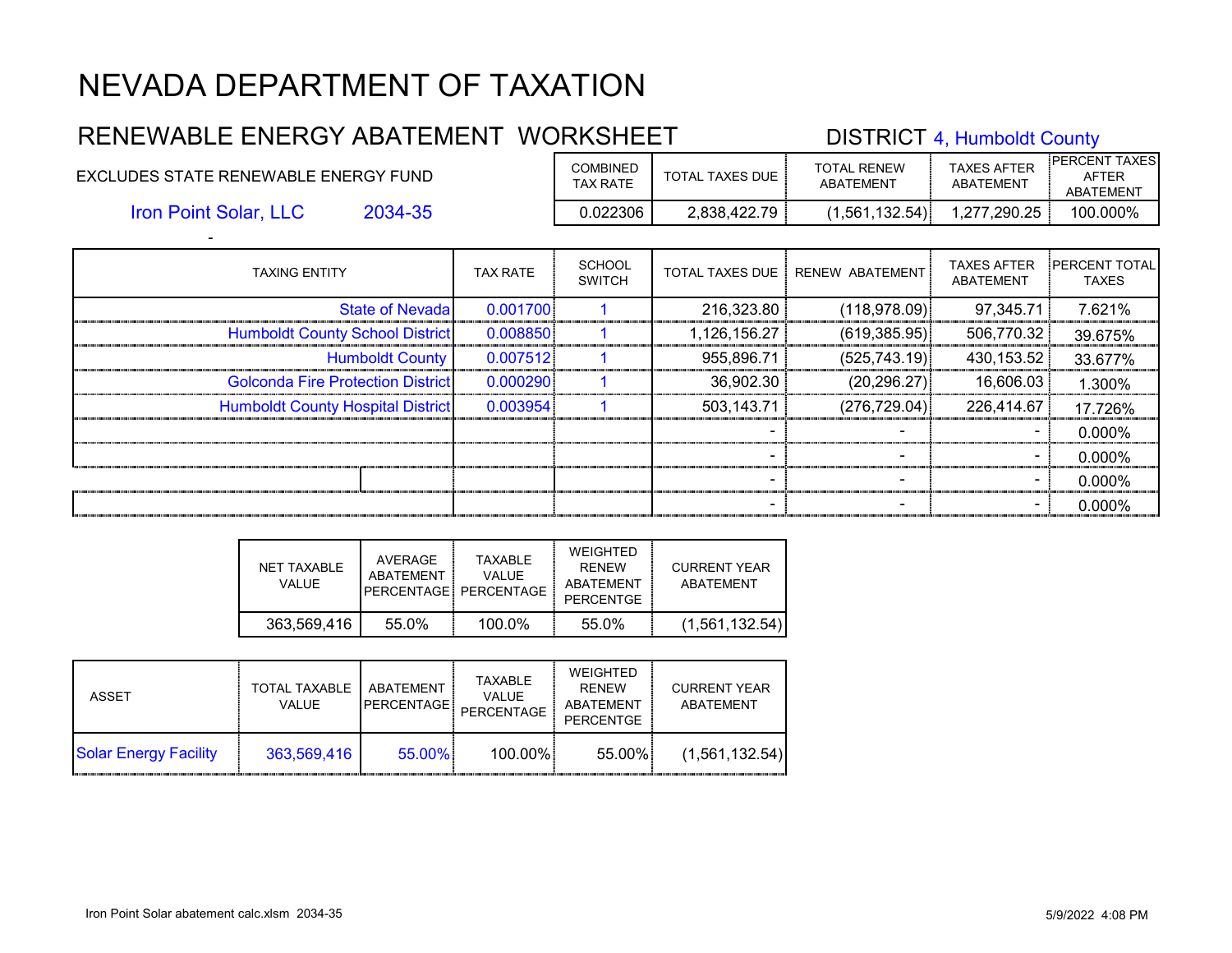#### RENEWABLE ENERGY ABATEMENT WORKSHEET DISTRICT 4, Humboldt County EXCLUDES STATE RENEWABLE ENERGY FUND COMBINED TOTAL TAXES DUE TOTAL RENEW ABATEMENT TAXES AFTER ABATEMENT PERCENT TAXES AFTER ABATEMENT 2035-36 0.022306 2,743,525.32 (1,508,938.94) 1,234,586.38 100.000% Iron Point Solar, LLC

| <b>TAXING ENTITY</b>                     | <b>TAX RATE</b> | <b>SCHOOL</b><br><b>SWITCH</b> | <b>TOTAL TAXES DUE  </b> | RENEW ABATEMENT | <b>TAXES AFTER</b><br>ABATEMENT | <b>PERCENT TOTAL</b><br><b>TAXES</b> |
|------------------------------------------|-----------------|--------------------------------|--------------------------|-----------------|---------------------------------|--------------------------------------|
| <b>State of Nevadal</b>                  | 0.001700        |                                | 209,091.41               | (115,000.28)    | 94,091.13                       | 7.621%                               |
| <b>Humboldt County School District</b>   | 0.008850        |                                | 1,088,505.29             | (598, 677.91)   | 489,827.38                      | 39.675%                              |
| <b>Humboldt County</b>                   | 0.007512        |                                | 923,938.05               | (508, 165.93)   | 415,772.12                      | 33.677%                              |
| <b>Golconda Fire Protection District</b> | 0.000290        |                                | 35,668.54                | (19,617.70)     | 16,050.84                       | 1.300%                               |
| <b>Humboldt County Hospital District</b> | 0.003954        |                                | 486,322.03               | (267, 477.12)   | 218,844.91                      | 17.726%                              |
|                                          |                 |                                |                          |                 |                                 | 0.000%                               |
|                                          |                 |                                |                          |                 |                                 | 0.000%                               |
|                                          |                 |                                |                          |                 |                                 | 0.000%                               |
|                                          |                 |                                |                          |                 |                                 | 0.000%                               |

| NET TAXABLE<br>VALUE. | AVERAGE<br>ABATFMFNT | <b>TAXABLE</b><br>VALUE.<br>PFRCFNTAGF PFRCFNTAGF | WEIGHTED<br><b>RFNFW</b><br>ABATEMENT<br>PERCENTGE | CURRENT YEAR<br>ABATFMENT |
|-----------------------|----------------------|---------------------------------------------------|----------------------------------------------------|---------------------------|
| 351,414,138           | 55.0%                | $100.0\%$                                         | 55.0%                                              | (1,508,938.94)            |

| ASSET                        | <b>TOTAL TAXABLE</b><br>VALUE. | ABATEMENT<br><b>PERCENTAGE</b> | TAXABLE<br><b>VALUE</b><br>PERCENTAGE | WEIGHTED<br><b>RFNFW</b><br>ABATEMENT<br><b>PERCENTGE</b> | <b>CURRENT YEAR</b><br>ABATEMENT |
|------------------------------|--------------------------------|--------------------------------|---------------------------------------|-----------------------------------------------------------|----------------------------------|
| <b>Solar Energy Facility</b> | 351,414,138                    | 55.00%                         | 100.00%                               | 55.00%                                                    | (1,508,938.94)                   |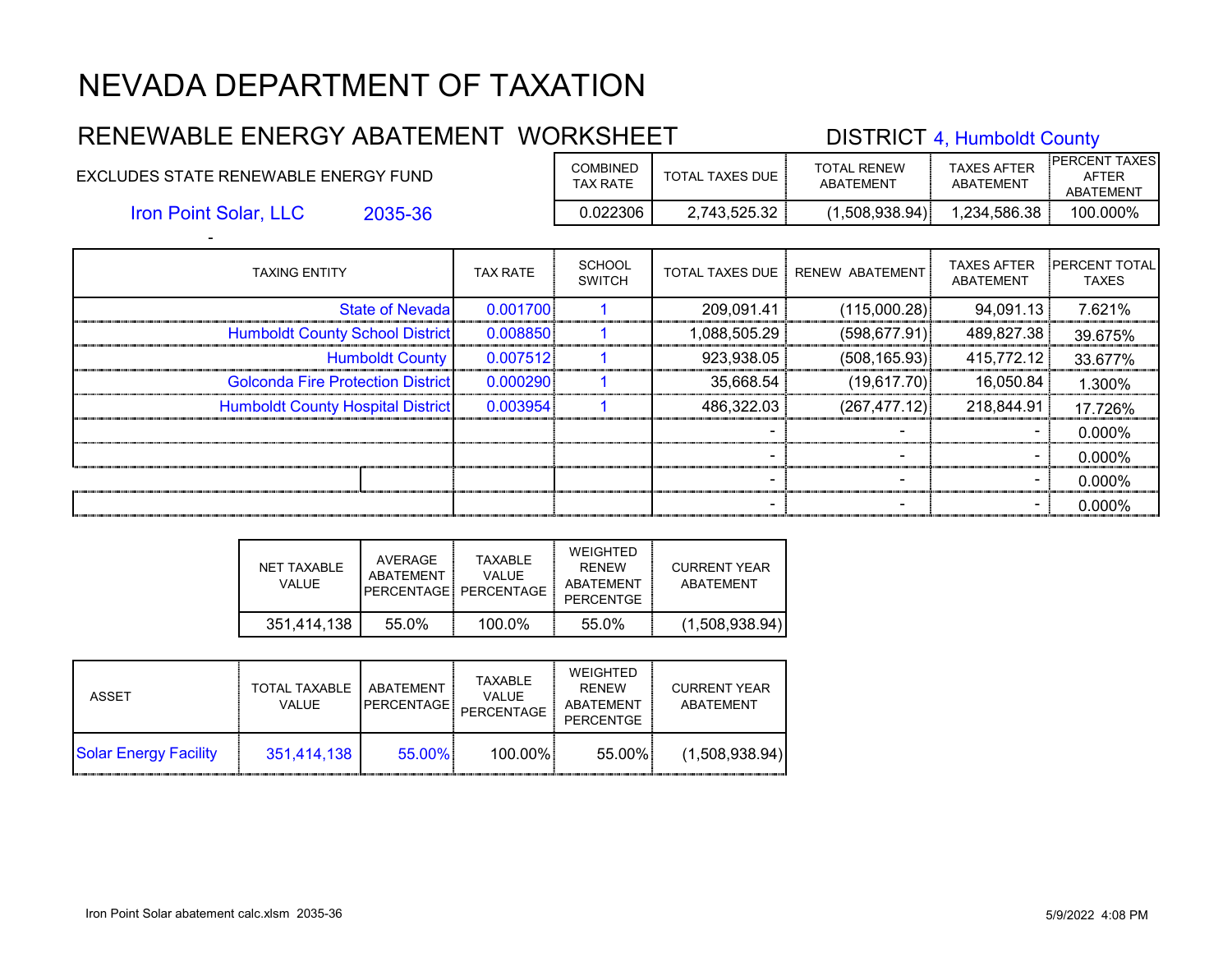#### RENEWABLE ENERGY ABATEMENT WORKSHEET DISTRICT 4, Humboldt County EXCLUDES STATE RENEWABLE ENERGY FUND COMBINED TOTAL TAXES DUE TOTAL RENEW ABATEMENT TAXES AFTER ABATEMENT PERCENT TAXES AFTER ABATEMENT 2036-37 0.022306 2,696,133.00 (1,482,873.15) 1,213,259.85 100.000% Iron Point Solar, LLC

| <b>TAXING ENTITY</b>                     | <b>TAX RATE</b> | <b>SCHOOL</b><br><b>SWITCH</b> | <b>TOTAL TAXES DUE</b> | RENEW ABATEMENT | <b>TAXES AFTER</b><br>ABATEMENT | <b>PERCENT TOTAL</b><br><b>TAXES</b> |
|------------------------------------------|-----------------|--------------------------------|------------------------|-----------------|---------------------------------|--------------------------------------|
| <b>State of Nevadal</b>                  | 0.001700        |                                | 205,479.52             | (113, 013.74)   | 92,465.78                       | 7.621%                               |
| <b>Humboldt County School District</b>   | 0.008850        |                                | 1,069,702.19           | (588, 336.20)   | 481,365.99                      | 39.675%                              |
| <b>Humboldt County</b>                   | 0.007512        |                                | 907,977.72             | (499, 387.75)   | 408,589.97                      | 33.677%                              |
| <b>Golconda Fire Protection District</b> | 0.000290        |                                | 35,052.39              | (19, 278.81)    | 15,773.58                       | 1.300%                               |
| <b>Humboldt County Hospital District</b> | 0.003954        |                                | 477,921.18             | (262, 856.65)   | 215,064.53                      | 17.726%                              |
|                                          |                 |                                |                        |                 |                                 | 0.000%                               |
|                                          |                 |                                |                        |                 | $\blacksquare$                  | 0.000%                               |
|                                          |                 |                                |                        |                 |                                 | 0.000%                               |
|                                          |                 |                                |                        |                 |                                 | 0.000%                               |

| NET TAXABLE<br>VALUE. | AVERAGE<br>ABATFMFNT | <b>TAXABLE</b><br>VALUE.<br>PFRCFNTAGF PFRCFNTAGF | <b>WEIGHTED</b><br><b>RFNFW</b><br>ABATEMENT<br>PERCENTGE | <b>CURRENT YEAR</b><br><b>ABATEMENT</b> |
|-----------------------|----------------------|---------------------------------------------------|-----------------------------------------------------------|-----------------------------------------|
| 345.343.725           | 55.0%                | 100.0%                                            | 55.0%                                                     | (1,482,873.15)                          |

| ASSET                        | <b>TOTAL TAXABLE</b><br><b>VALUE</b> | ABATFMFNT<br><b>PERCENTAGE!</b> | TAXABLE<br><b>VALUE</b><br>PERCENTAGE | WEIGHTED<br><b>RFNFW</b><br>ABATEMENT<br><b>PERCENTGE</b> | <b>CURRENT YEAR</b><br>ABATEMENT |
|------------------------------|--------------------------------------|---------------------------------|---------------------------------------|-----------------------------------------------------------|----------------------------------|
| <b>Solar Energy Facility</b> | 345,343,725                          | $55.00\%$                       | 100.00%                               | 55.00%                                                    | (1,482,873.15)                   |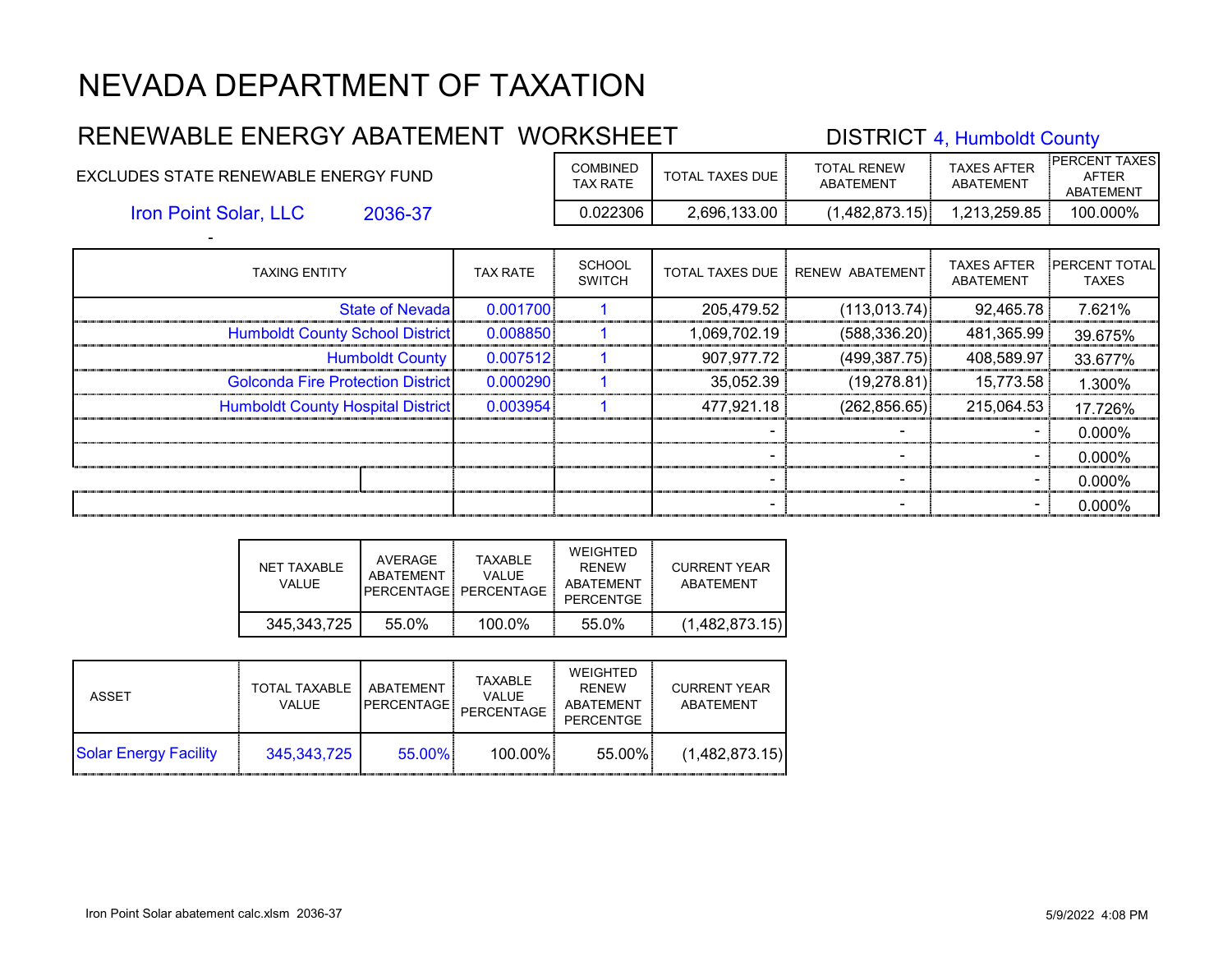### RENEWABLE ENERGY ABATEMENT WORKSHEET TAXES AFTER PERCENT TAXES

| EXCLUDES STATE RENEWABLE ENERGY FUND |         | <b>COMBINED</b><br><b>TAX RATE</b> | TOTAL TAXES DUE | TOTAL RENEW<br>ABATEMENT | TAXES AFTER<br>ABATEMENT | <b>AFTER</b><br><b>ABATEMENT</b> |  |
|--------------------------------------|---------|------------------------------------|-----------------|--------------------------|--------------------------|----------------------------------|--|
| <b>Iron Point Solar, LLC</b>         | 2037-38 | J.022306                           | 2,696,133.00    | (1,482,873.15)           | 1,213,259.85             | 100.000%                         |  |
|                                      |         |                                    |                 |                          |                          |                                  |  |

| <b>TAXING ENTITY</b>                     | <b>TAX RATE</b> | <b>SCHOOL</b><br><b>SWITCH</b> |              | TOTAL TAXES DUE   RENEW ABATEMENT | <b>TAXES AFTER</b><br>ABATEMENT | <b>PERCENT TOTAL</b><br><b>TAXES</b> |
|------------------------------------------|-----------------|--------------------------------|--------------|-----------------------------------|---------------------------------|--------------------------------------|
| <b>State of Nevadal</b>                  | 0.001700        |                                | 205,479.52   | (113, 013.74)                     | 92,465.78                       | 7.621%                               |
| <b>Humboldt County School District</b>   | 0.008850        |                                | 1,069,702.19 | (588, 336.20)                     | 481,365.99                      | 39.675%                              |
| <b>Humboldt County</b>                   | 0.007512        |                                | 907,977.72   | (499, 387.75)                     | 408,589.97                      | 33.677%                              |
| <b>Golconda Fire Protection District</b> | 0.000290        |                                | 35,052.39    | (19, 278.81)                      | 15,773.58                       | 1.300%                               |
| <b>Humboldt County Hospital District</b> | 0.003954        |                                | 477,921.18   | (262, 856.65)                     | 215,064.53                      | 17.726%                              |
|                                          |                 |                                |              |                                   |                                 | 0.000%                               |
|                                          |                 |                                |              |                                   | - 1                             | 0.000%                               |
|                                          |                 |                                |              |                                   |                                 | 0.000%                               |
|                                          |                 |                                |              |                                   | -                               | 0.000%                               |

| NFT TAXABLE<br>VALUE. | AVERAGE<br>ABATFMFNT | <b>TAXABLE</b><br>VALUE.<br>PERCENTAGE: PERCENTAGE | <b>WEIGHTED</b><br><b>RFNFW</b><br><b>ABATEMENT</b><br>PERCENTGE | <b>CURRENT YEAR</b><br><b>ABATEMENT</b> |
|-----------------------|----------------------|----------------------------------------------------|------------------------------------------------------------------|-----------------------------------------|
| 345.343.725           | 55.0%                | 100.0%                                             | 55.0%                                                            | (1,482,873.15)                          |

| ASSET                        | <b>TOTAL TAXABLE</b><br><b>VALUE</b> | ABATFMENT<br><b>PERCENTAGE</b> | <b>TAXABLE</b><br><b>VALUE</b><br>PERCENTAGE | WEIGHTED<br><b>RFNFW</b><br>ABATEMENT<br>PERCENTGE | <b>CURRENT YEAR</b><br>ABATEMENT |
|------------------------------|--------------------------------------|--------------------------------|----------------------------------------------|----------------------------------------------------|----------------------------------|
| <b>Solar Energy Facility</b> | 345, 343, 725                        | 55.00%                         | 100.00%                                      | 55.00%                                             | (1,482,873.15)                   |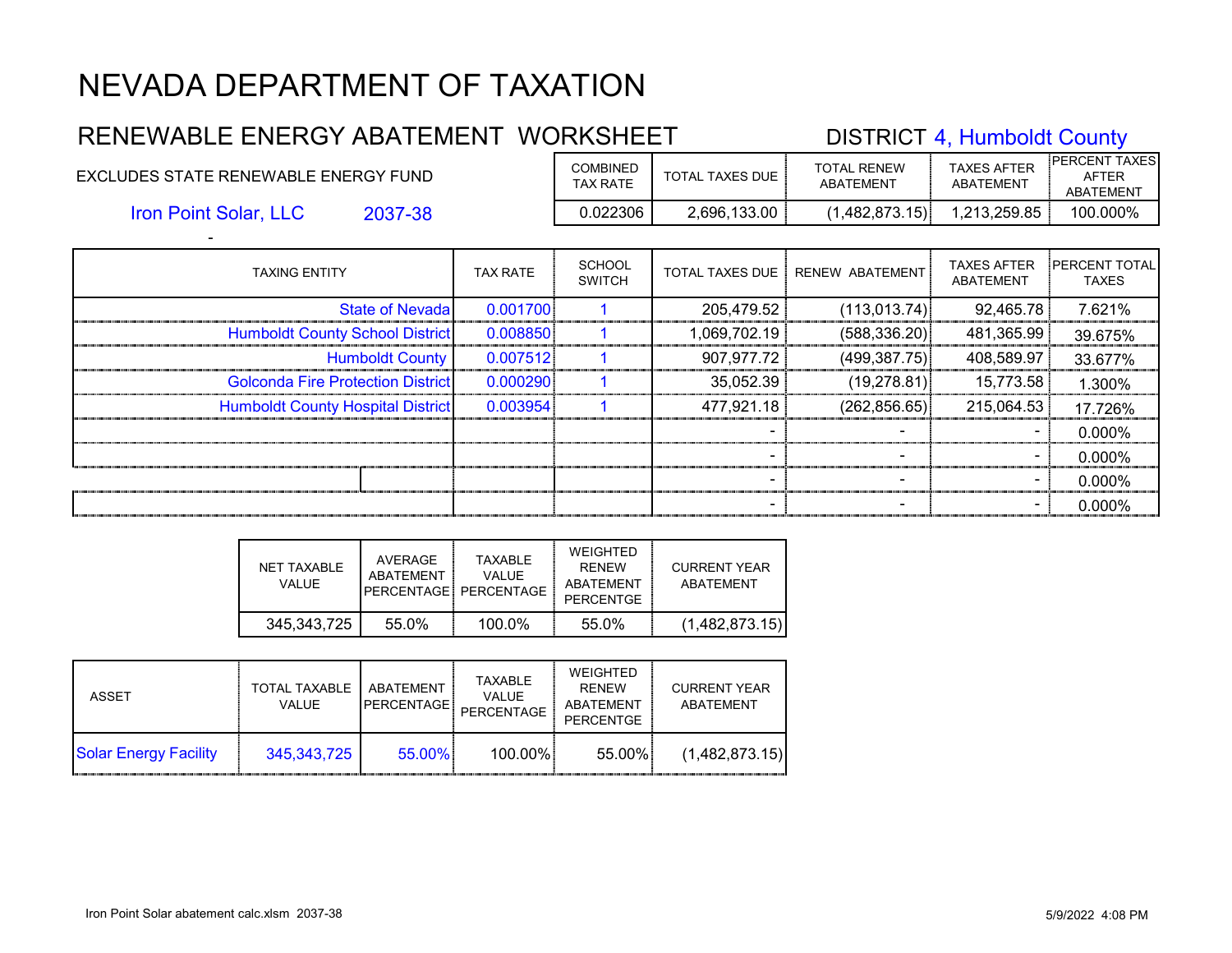#### RENEWABLE ENERGY ABATEMENT WORKSHEET DISTRICT 4, Humboldt County EXCLUDES STATE RENEWABLE ENERGY FUND COMBINED TOTAL TAXES DUE TOTAL RENEW ABATEMENT TAXES AFTER ABATEMENT PERCENT TAXES AFTER ABATEMENT 2038-39 0.022306 2,648,779.28 (1,456,828.61) 1,191,950.67 100.000% Iron Point Solar, LLC

| <b>TAXING ENTITY</b>                     | <b>TAX RATE</b> | <b>SCHOOL</b><br><b>SWITCH</b> | <b>TOTAL TAXES DUE</b> | RENEW ABATEMENT          | <b>TAXES AFTER</b><br><b>ABATEMENT</b> | <b>PERCENT TOTAL</b><br><b>TAXES</b> |
|------------------------------------------|-----------------|--------------------------------|------------------------|--------------------------|----------------------------------------|--------------------------------------|
| <b>State of Nevada</b>                   | 0.001700        |                                | 201,870.56             | (111, 028.81)            | 90,841.75                              | 7.621%                               |
| <b>Humboldt County School District</b>   | 0.008850        |                                | 1,050,914.40           | (578,002.92)             | 472,911.48                             | 39.675%                              |
| <b>Humboldt County</b>                   | 0.007512        |                                | 892,030.40             | (490, 616.72)            | 401,413.68                             | 33.677%                              |
| <b>Golconda Fire Protection District</b> | 0.000290        |                                | 34,436.74              | (18,940.21)              | 15,496.53                              | 1.300%                               |
| <b>Humboldt County Hospital District</b> | 0.003954        |                                | 469,527.18             | (258, 239.95)            | 211,287.23                             | 17.726%                              |
|                                          |                 |                                |                        |                          |                                        | $0.000\%$                            |
|                                          |                 |                                |                        | -                        | $\sim$                                 | $0.000\%$                            |
|                                          |                 |                                |                        | $\overline{\phantom{0}}$ | -                                      | $0.000\%$                            |
|                                          |                 |                                |                        |                          |                                        | 0.000%                               |

| NET TAXABLE<br>VALUE. | AVERAGE<br>ABATFMFNT | <b>TAXABLE</b><br>VALUE.<br>PERCENTAGE PERCENTAGE | WEIGHTED<br><b>RFNFW</b><br>ABATEMENT<br>PERCENTGE | CURRENT YEAR<br>ABATEMENT |
|-----------------------|----------------------|---------------------------------------------------|----------------------------------------------------|---------------------------|
| 339,278,258           | 55.0%                | $100.0\%$                                         | 55.0%                                              | (1,456,828.61)            |

| ASSET                        | <b>TOTAL TAXABLE</b><br>VALUE. | ABATEMENT<br><b>PERCENTAGE!</b> | TAXABLE<br><b>VALUE</b><br>PERCENTAGE | WEIGHTED<br><b>RFNFW</b><br>ABATEMENT<br><b>PERCENTGE</b> | <b>CURRENT YEAR</b><br>ABATEMENT |
|------------------------------|--------------------------------|---------------------------------|---------------------------------------|-----------------------------------------------------------|----------------------------------|
| <b>Solar Energy Facility</b> | 339.278.258                    | 55.00%                          | 100.00%                               | 55.00%                                                    | (1,456,828.61)                   |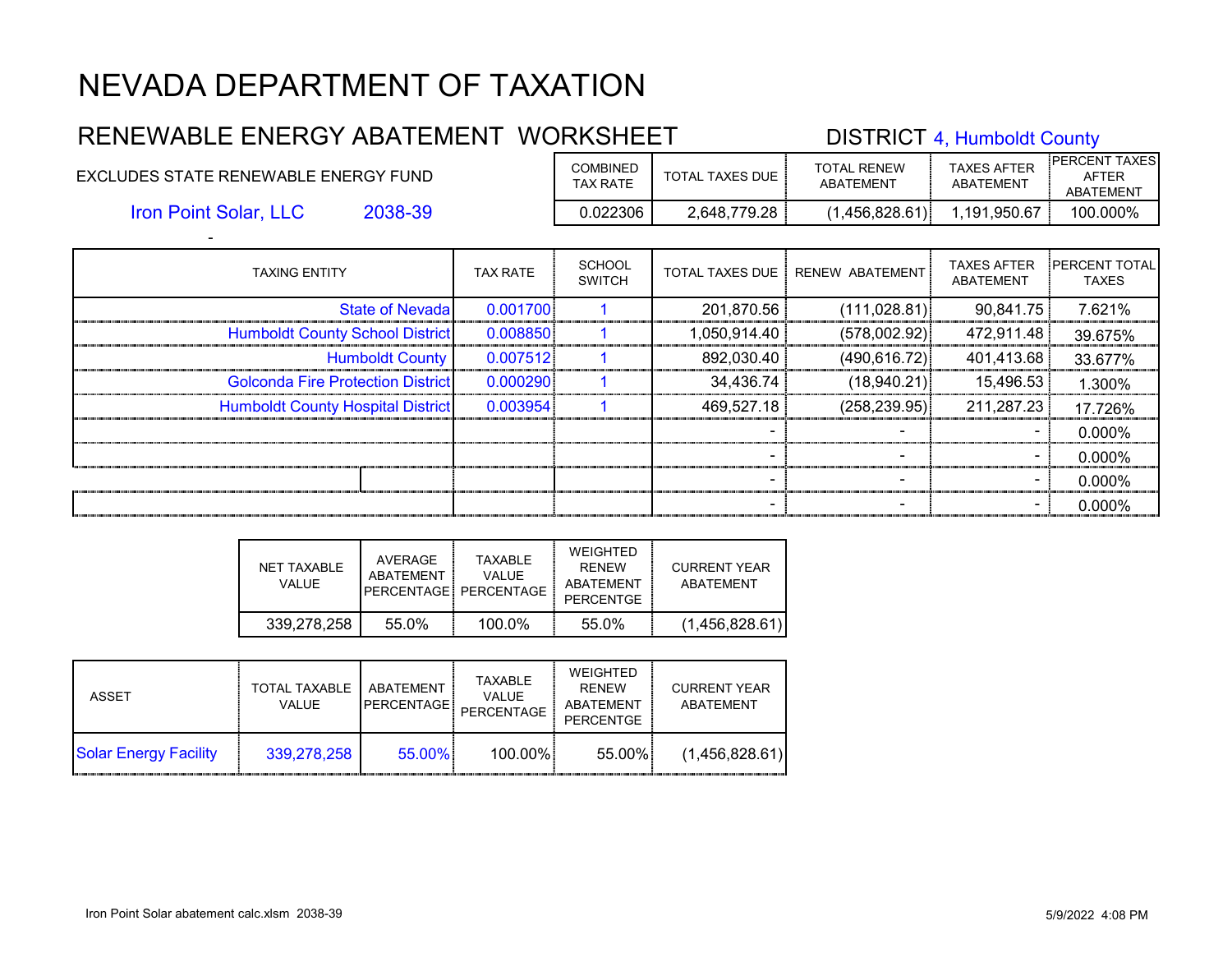#### RENEWABLE ENERGY ABATEMENT WORKSHEET DISTRICT 4, Humboldt County EXCLUDES STATE RENEWABLE ENERGY FUND COMBINED TOTAL TAXES DUE TOTAL RENEW ABATEMENT TAXES AFTER ABATEMENT PERCENT TAXES AFTER ABATEMENT 2039-40 0.022306 2,601,464.95 (1,430,805.73) 1,170,659.22 100.000% Iron Point Solar, LLC

| <b>TAXING ENTITY</b>                     | <b>TAX RATE</b> | <b>SCHOOL</b><br><b>SWITCH</b> | TOTAL TAXES DUE ! | RENEW ABATEMENT | <b>TAXES AFTER</b><br>ABATEMENT | <b>PERCENT TOTAL</b><br><b>TAXES</b> |
|------------------------------------------|-----------------|--------------------------------|-------------------|-----------------|---------------------------------|--------------------------------------|
| <b>State of Nevadal</b>                  | 0.001700        |                                | 198,264.61        | (109, 045.54)   | 89,219.07                       | 7.621%                               |
| <b>Humboldt County School District</b>   | 0.008850        |                                | 1,032,142.24      | (567, 678.23)   | 464,464.01                      | 39.675%                              |
| <b>Humboldt County</b>                   | 0.007512        |                                | 876,096.33        | (481, 852.98)   | 394,243.35                      | 33.677%                              |
| <b>Golconda Fire Protection District</b> | 0.000290        |                                | 33,821.61         | (18,601.89)     | 15,219.72                       | 1.300%                               |
| <b>Humboldt County Hospital District</b> | 0.003954        |                                | 461,140.16        | (253.627.09)    | 207,513.07                      | 17.726%                              |
|                                          |                 |                                |                   |                 |                                 | 0.000%                               |
|                                          |                 |                                |                   |                 | $\blacksquare$                  | 0.000%                               |
|                                          |                 |                                |                   |                 |                                 | 0.000%                               |
|                                          |                 |                                |                   |                 |                                 | 0.000%                               |

| NET TAXABLE<br>VALUE. | AVERAGE<br>ARATFMENT | <b>TAXABLE</b><br>VALUE.<br>PERCENTAGE: PERCENTAGE | WEIGHTED<br><b>RFNFW</b><br>ABATEMENT<br>PERCENTGE | CURRENT YEAR<br>ABATFMENT |
|-----------------------|----------------------|----------------------------------------------------|----------------------------------------------------|---------------------------|
| 333,217,835           | 55.0%                | $100.0\%$                                          | 55.0%                                              | (1,430,805.73)            |

| ASSET                        | <b>TOTAL TAXABLE</b><br><b>VALUE</b> | ABATFMFNT<br><b>PERCENTAGE!</b> | TAXABLE<br><b>VALUE</b><br>PERCENTAGE | WEIGHTED<br><b>RFNFW</b><br>ABATEMENT<br><b>PERCENTGE</b> | <b>CURRENT YEAR</b><br>ABATEMENT |
|------------------------------|--------------------------------------|---------------------------------|---------------------------------------|-----------------------------------------------------------|----------------------------------|
| <b>Solar Energy Facility</b> | 333,217,835                          | $55.00\%$                       | 100.00%                               | 55.00%                                                    | (1,430,805.73)                   |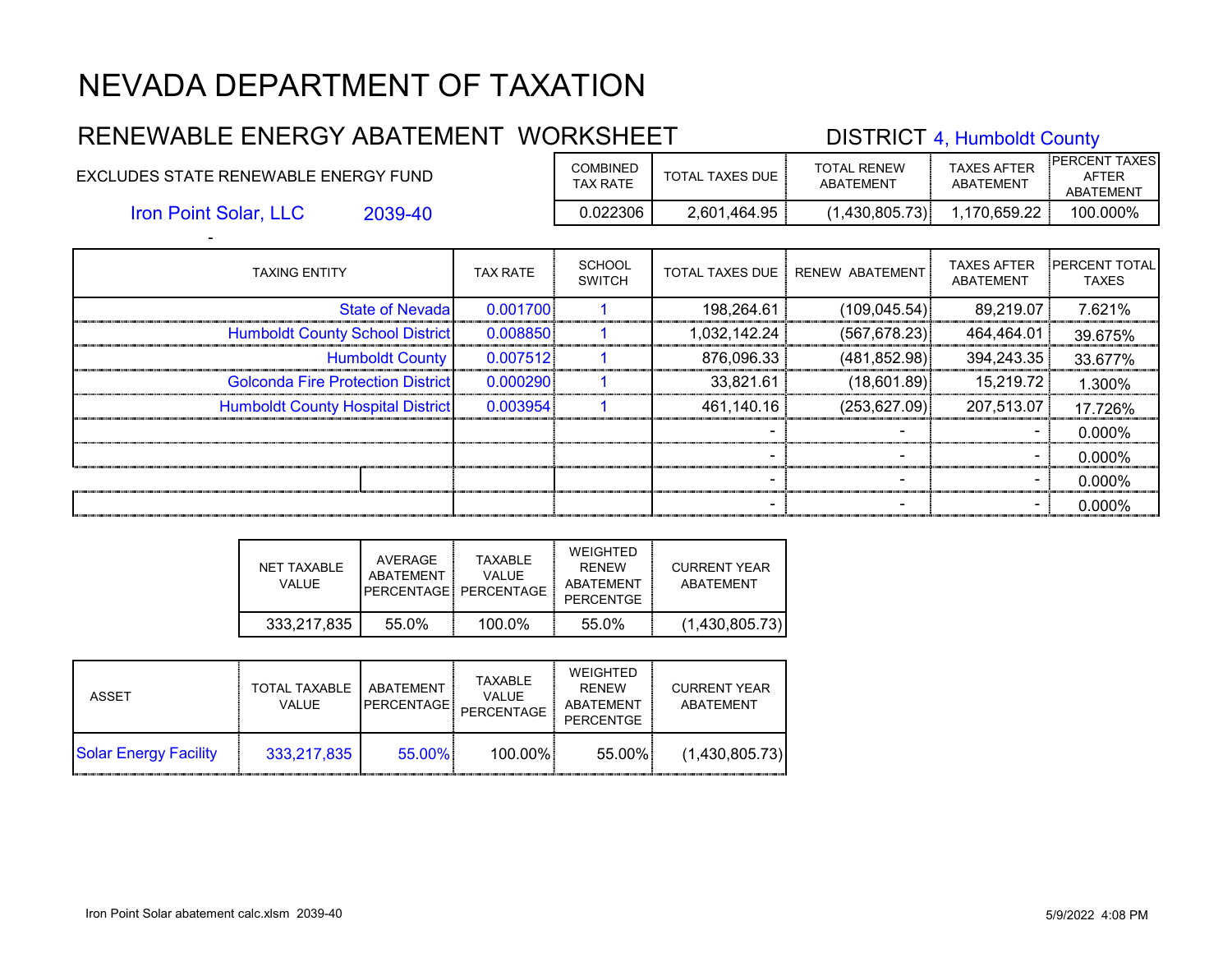#### RENEWABLE ENERGY ABATEMENT WORKSHEET DISTRICT 4, Humboldt County EXCLUDES STATE RENEWABLE ENERGY FUND COMBINED TOTAL TAXES DUE TOTAL RENEW ABATEMENT TAXES AFTER ABATEMENT PERCENT TAXES AFTER ABATEMENT 2040-41 0.022306 2,506,957.62 (1,378,826.69) 1,128,130.93 100.000% Iron Point Solar, LLC

| <b>TAXING ENTITY</b>                     | <b>TAX RATE</b> | <b>SCHOOL</b><br><b>SWITCH</b> | <b>TOTAL TAXES DUE</b> | RENEW ABATEMENT          | <b>TAXES AFTER</b><br><b>ABATEMENT</b> | <b>PERCENT TOTAL</b><br><b>TAXES</b> |
|------------------------------------------|-----------------|--------------------------------|------------------------|--------------------------|----------------------------------------|--------------------------------------|
| <b>State of Nevada</b>                   | 0.001700        |                                | 191,061.95             | (105,084.07)             | 85,977.88                              | 7.621%                               |
| <b>Humboldt County School District</b>   | 0.008850        |                                | 994,646.06             | (547, 055.33)            | 447,590.73                             | 39.675%                              |
| <b>Humboldt County</b>                   | 0.007512        |                                | 844,269.06             | (464, 347.98)            | 379,921.08                             | 33.677%                              |
| <b>Golconda Fire Protection District</b> | 0.000290        |                                | 32,592.92              | (17,926.11)              | 14,666.81                              | 1.300%                               |
| <b>Humboldt County Hospital District</b> | 0.003954        |                                | 444,387.63             | (244, 413.20)            | 199,974.43                             | 17.726%                              |
|                                          |                 |                                |                        |                          |                                        | $0.000\%$                            |
|                                          |                 |                                |                        | -                        | $\sim$                                 | $0.000\%$                            |
|                                          |                 |                                |                        | $\overline{\phantom{0}}$ | -                                      | $0.000\%$                            |
|                                          |                 |                                |                        |                          |                                        | 0.000%                               |

| NFT TAXABLE<br>VALUE. | AVERAGE<br>ABATFMFNT | <b>TAXABLE</b><br><b>VALUE</b><br>PERCENTAGE: PERCENTAGE | <b>WEIGHTED</b><br><b>RFNFW</b><br><b>ABATEMENT</b><br>PERCENTGE | <b>CURRENT YEAR</b><br><b>ABATEMENT</b> |
|-----------------------|----------------------|----------------------------------------------------------|------------------------------------------------------------------|-----------------------------------------|
| 321.112.529           | 55.0%                | 100.0%                                                   | 55.0%                                                            | (1,378,826.69)                          |

| ASSET                        | <b>TOTAL TAXABLE</b><br><b>VALUE</b> | ABATFMENT<br><b>PERCENTAGE</b> | <b>TAXABLE</b><br><b>VALUE</b><br>PERCENTAGE | WEIGHTED<br><b>RFNFW</b><br>ABATEMENT<br><b>PERCENTGE</b> | <b>CURRENT YEAR</b><br>ABATEMENT |
|------------------------------|--------------------------------------|--------------------------------|----------------------------------------------|-----------------------------------------------------------|----------------------------------|
| <b>Solar Energy Facility</b> | 321,112,529                          | 55.00%                         | 100.00%                                      | 55.00%                                                    | (1,378,826.69)                   |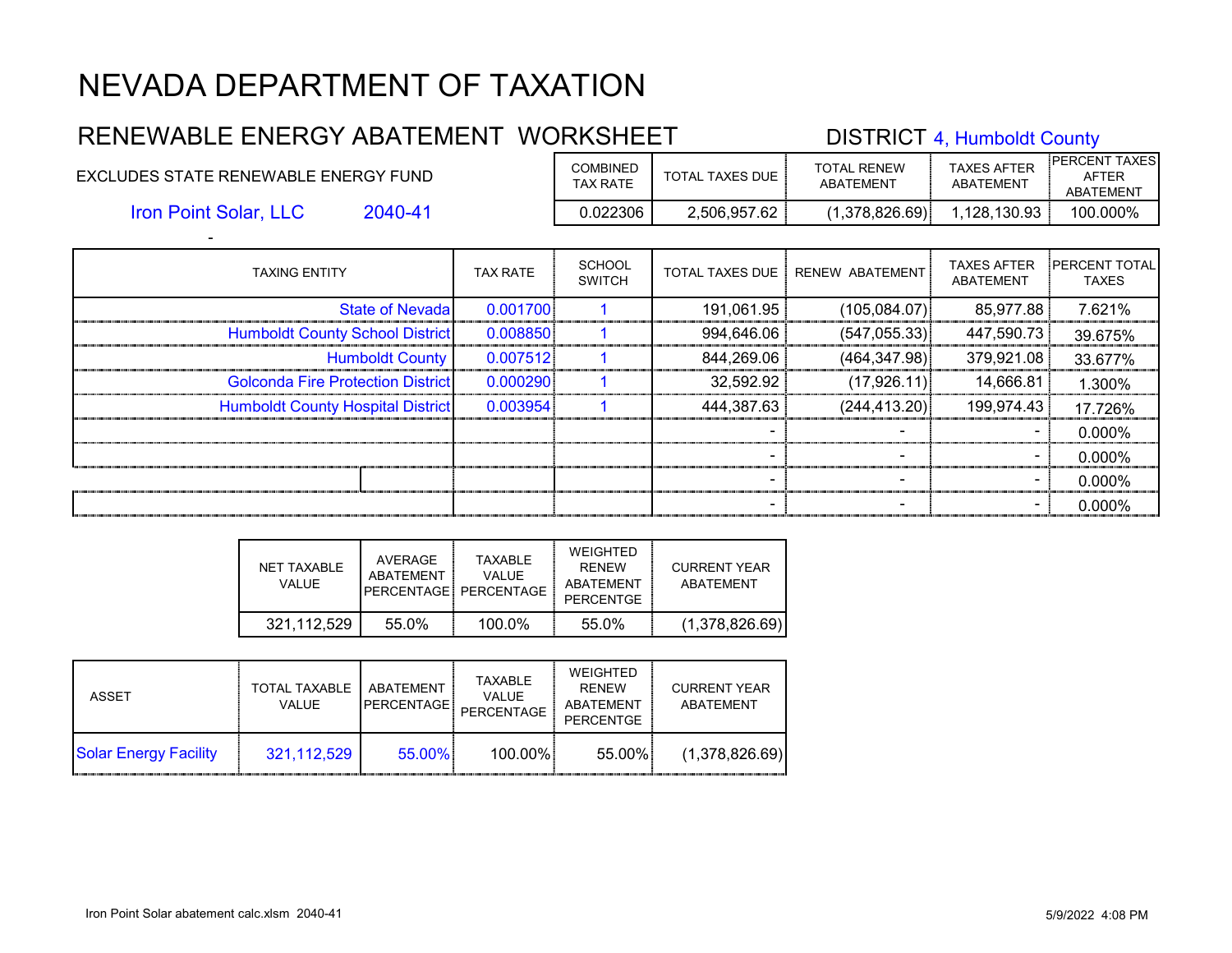#### RENEWABLE ENERGY ABATEMENT WORKSHEET DISTRICT 4, Humboldt County EXCLUDES STATE RENEWABLE ENERGY FUND COMBINED TOTAL TAXES DUE TOTAL RENEW ABATEMENT TAXES AFTER ABATEMENT PERCENT TAXES AFTER ABATEMENT 2041-42 0.022306 2,506,957.62 (1,378,826.69) 1,128,130.93 100.000% - Iron Point Solar, LLC

| <b>TAXING ENTITY</b>                     | <b>TAX RATE</b> | <b>SCHOOL</b><br><b>SWITCH</b> | <b>TOTAL TAXES DUE</b> | RENEW ABATEMENT | <b>TAXES AFTER</b><br>ABATEMENT | <b>IPERCENT TOTAL</b><br><b>TAXES</b> |
|------------------------------------------|-----------------|--------------------------------|------------------------|-----------------|---------------------------------|---------------------------------------|
| <b>State of Nevada</b>                   | 0.001700        |                                | 191,061.95             | (105,084.07)    | 85,977.88                       | 7.621%                                |
| <b>Humboldt County School District</b>   | 0.008850        |                                | 994,646.06             | (547, 055.33)   | 447,590.73                      | 39.675%                               |
| <b>Humboldt County</b>                   | 0.007512        |                                | 844,269.06             | (464, 347.98)   | 379,921.08                      | 33.677%                               |
| <b>Golconda Fire Protection District</b> | 0.000290        |                                | 32.592.92              | (17,926.11)     | 14,666.81                       | 1.300%                                |
| <b>Humboldt County Hospital District</b> | 0.003954        |                                | 444,387.63             | (244, 413.20)   | 199,974.43                      | 17.726%                               |
|                                          |                 |                                |                        |                 |                                 | 0.000%                                |
|                                          |                 |                                |                        | -               | $\sim$                          | $0.000\%$                             |
|                                          |                 |                                |                        |                 | -                               | 0.000%                                |
|                                          |                 |                                |                        |                 |                                 | 0.000%                                |

| NFT TAXABLE<br>VALUE | AVERAGE<br>ABATFMFNT | <b>TAXABLE</b><br>VALUE.<br>PERCENTAGE: PERCENTAGE | WEIGHTED<br><b>RFNFW</b><br>ABATEMENT<br>PERCENTGE | <b>CURRENT YEAR</b><br><b>ABATEMENT</b> |
|----------------------|----------------------|----------------------------------------------------|----------------------------------------------------|-----------------------------------------|
| 321.112.529          | 55.0%                | $100.0\%$                                          | 55.0%                                              | (1,378,826.69)                          |

| ASSET                        | <b>TOTAL TAXABLE</b><br><b>VALUE</b> | ABATFMENT<br><b>PERCENTAGE</b> | <b>TAXABLE</b><br><b>VALUE</b><br>PERCENTAGE | WEIGHTED<br><b>RFNFW</b><br>ABATEMENT<br><b>PERCENTGE</b> | <b>CURRENT YEAR</b><br>ABATEMENT |
|------------------------------|--------------------------------------|--------------------------------|----------------------------------------------|-----------------------------------------------------------|----------------------------------|
| <b>Solar Energy Facility</b> | 321,112,529                          | 55.00%                         | 100.00%                                      | 55.00%                                                    | (1,378,826.69)                   |